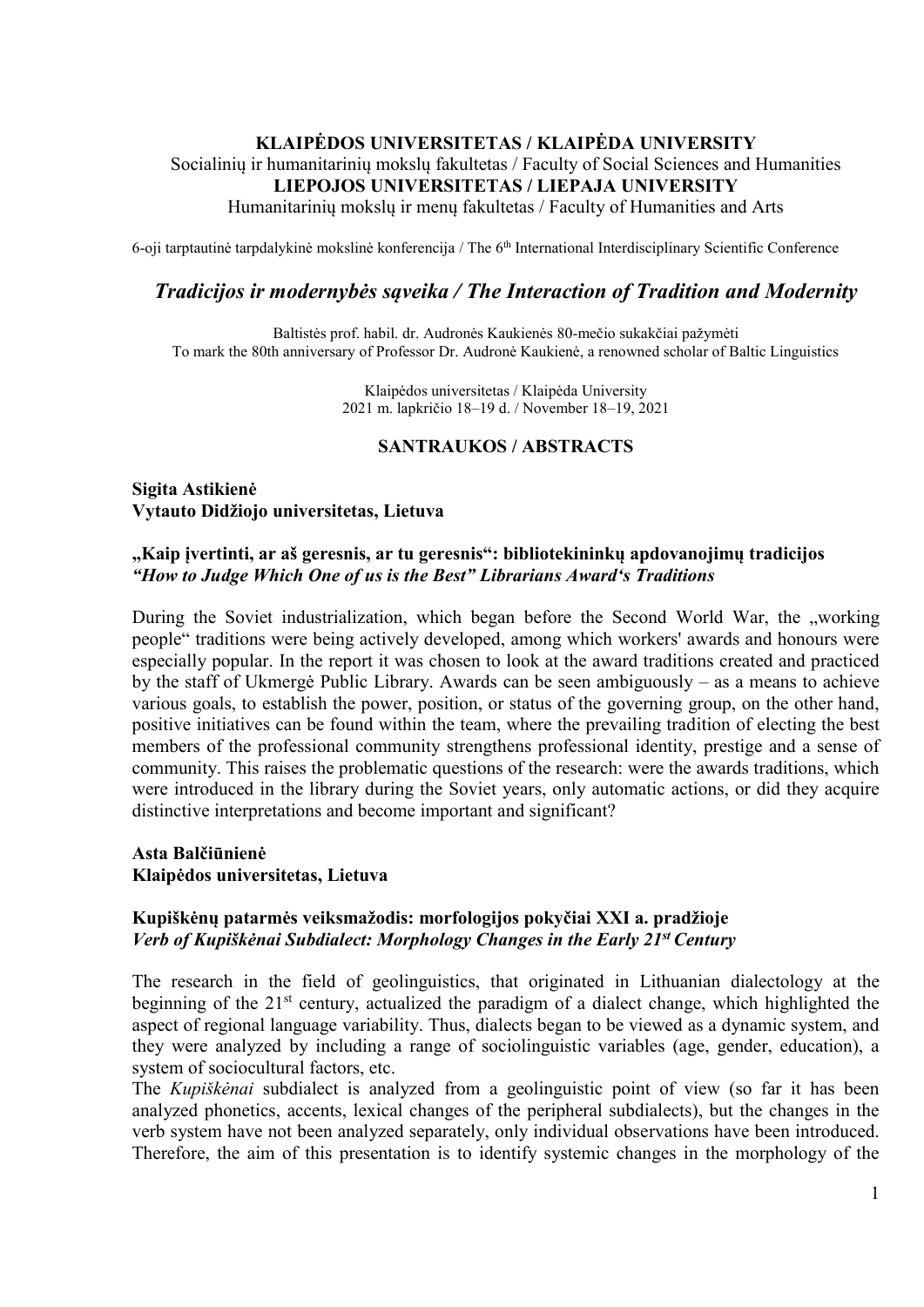*Kupiškėnai* subdialect verb at the beginning of the 21<sup>st</sup> century. In order to reveal, which morphological features of a verb are changing in the language of middle and young generations, they are compared with the language of an old generation which was using and still use the traditional subdialect.

It has been established that in the early  $21<sup>st</sup>$  century the members of middle and young generations of *Kupiškėnai* subdialect tend to abandon the traditionally used verb stems, they also shorten participle and infinitive forms. *Supinum* and verbal adverb are also rarely used.

#### **Ioana Baskerville Romanian Academy, Romania**

### *Jews, Turks, and Masks. Unsettling Legacies of the Disembodied Other in Romanian Folk Theatre*

The Romanian folk theatre emerged around the end of the 19th century, and its content mixes various historical, social, and folk imageries that shaped the longue durée of Romanian popular culture. The list of characters includes "foreigners" constructed in highly stereotypical ways. The most present are the Jew, the Roma, the Turk, the Albanian. If the first two categories are representing minority ethnic groups in the country, the latter have their origin in the late modern Romanian-Ottoman relationship. Since the early 20th century, these problematic protagonists also received different types of treatment according to the political and social discourse and propaganda of the time, from emphasis to overshadowing through censorship and nationalist enticement. As a result, this folk theatre is a puzzling mirror of the different layers of Romanian social and political dynamics, it preserves long lasting images of unresolved society tensions and, and it involves estranged perceptions of national history. As an element of Romanian tradition for celebrating New Year, this theatre could also be analysed as an unreflective heritage inertially preserved and consequently a shape without content. The paper will analyse this type of cultural heritage within a larger context of the carnival-type problematic characters in both Romania and abroad (Poland, Belgium), and intends to assess the losses and gains of passing this heritage.

#### **Kristina Blockytė-Naujokė Klaipėdos universitetas, Lietuva**

### **Martyno diena Mažojoje Lietuvoje: tradicijų rekonstrukcija** *Martin's Day in Lithuania Minor: Reconstruction of Traditions*

The St. Martin's Day (November 11) is the last autumn festival celebrated in Lithuania Minor, which usually marked the end of the farm laborer's (farm-hand's) term. On that day, the villagers paid for the work the herdsman (the chief shepherd) and the blacksmith with grain and food. The weather on St. Martin's day served to predict weather on Christmas. The main element of the archaic festival model in Lithuania Minor was payment of wages to the farm-hands for their labors. The report, using authentic Lithuanian material, will analyze the specifics of St. Martin's Day in Lithuania Minor in chronological aspect (from the first mentions to the present day), seeking to reveal the general stages of development of the festival and modern transformations of customs. The paper (report) is analyzing elements of the St. Martin's Day model of late  $19<sup>th</sup>$  to  $20<sup>th</sup>$  centuries, revealing structural and functional changes in calendar rites. The aim is also to analyze the modern (since 2002) customs of the festival and to discuss the possibilities of the continuity of the ethnic tradition in the model of today's festival.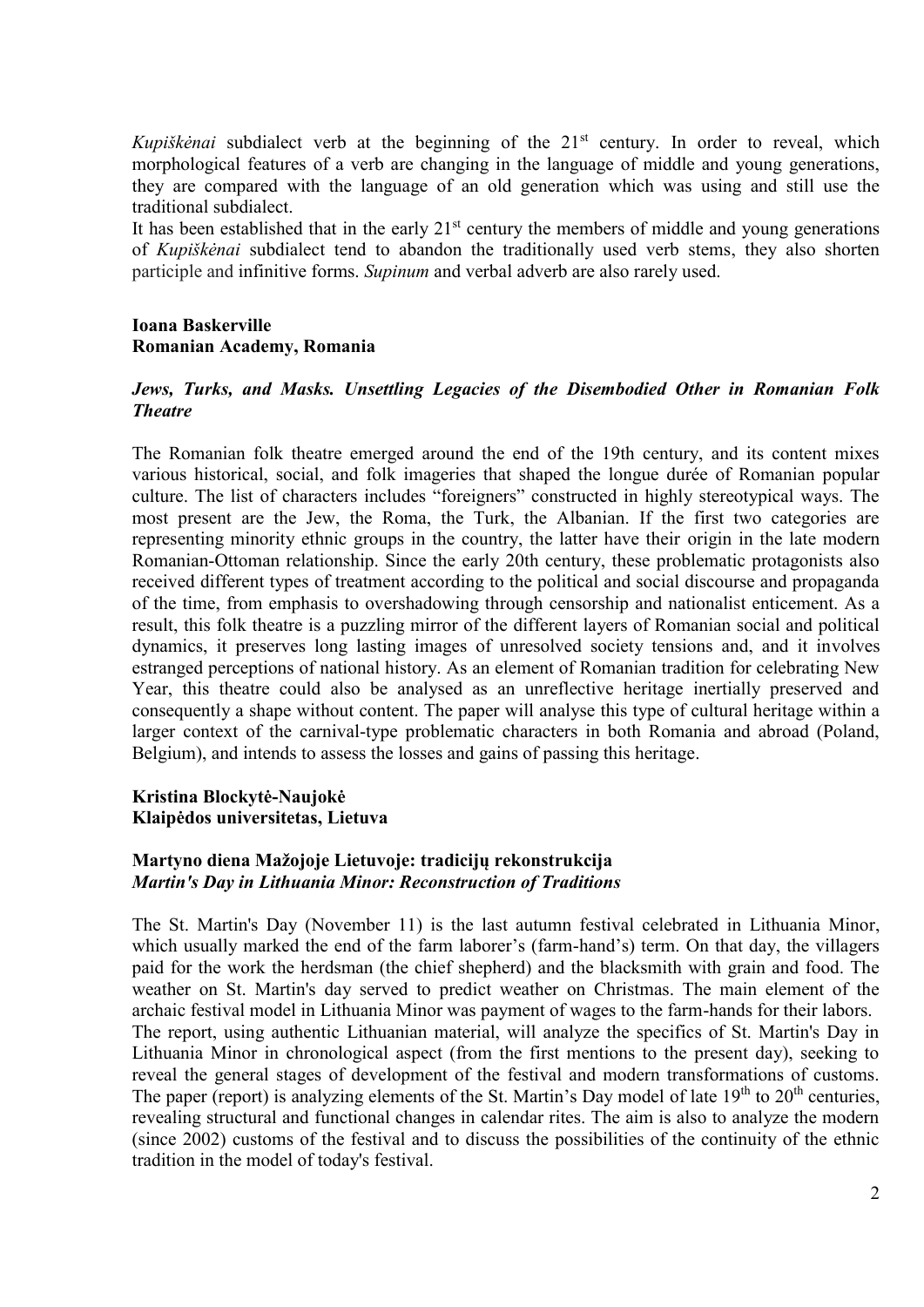At the crossroads of the  $20<sup>th</sup>$  and  $21<sup>st</sup>$  centuries, cultural and educational institutions became the most important factor supporting the viability of symbolic forms of ethnic culture. Although institutionally organized St. Martin's Day takes place according to a more or less customary scenario for the whole of Lithuania, by emphasizing the typical elements of this festival in the region of Lithuania Minor, the centralized organization of cultural institutions can be favorable for fostering local Lithuanian traditions.

#### **Gabriela Boangiu Romanian Academy, Romania**

#### *Beauty Criterions in Folklore and in Contemporary Messages of Internet Influencers*

The folklore, with its characteristics – the collective, the oral, the anonymous, the syncretic features – offers many examples on how beauty is perceived, in comparison to the ugly, sharing the attributes of the light, it is always victorious and protected by God: "If the ugly man gives alms/ The angels turn their face away/ Whether the fair one makes mistakes/ God does not give punishments"1, it bears fruit, even in a rocky ground, for example: "On the path the fairwalks/ grass and wheat grow;/ Where the ugly steps on/ The grass and the ground burn around" (Ispas, Sabina / Truță, Doina 1986: [The Lyrics of Love – Motivic and Typical Index], Vol. II (D-H), București: Editura Academiei Române, p. 115), or "Scorched leaf/ Living with the ugly is dreadful:/ When entering the chamber it gets dark,/ When going out the house it gets cloudy:/ Only the fair is fortunate:/ Entering the house, it becomes bright/ Getting out, it gets sunny" (Ibidem, p. 117). The ideal of beauty gains the attributes of unicity: "You fruitful peanut-tree/ There is no other one like my darling/ Beautiful name flower…/ Sweet tasting grapes/ There is no other one in the country/ Flower of spring" (Ibidem, p. 159) or "As high as the sun in the sky/ There is no other one as my man;/ As shiny as the sun/ There is no other one more handsome than my man"(Ibidem). The criterions of Beauty in today messages of internet influencers appear as a hyperbolic image of some old traditional typologies: lips – as big as the plastic surgeon can agree, perfect little nose, small waistline or the magic numbers 60-90-60 and so on. The catwalk fashion can appear closer to the art images then to everyday reality, and this have consequences on the representations of the

## **Aušrinė Cemnolonskė Vytauto Didžiojo universitetas, Lietuva**

### **Įvaizdinta Lietuvos istorija. Neiliustratyvioji dailininkų prieiga** *Visual History of Lithuania. Non-illustrative Solutions of Artists*

body. The fancy clothes may appear as parts from SF movies scenery.

The works of art that visualize historical events are very specific. The artists who create them are constantly faced with the dilemma of how far in the works they can move away from the realistic image, how to interpret a historical event so that it will be recognizable to the viewer, but at the same time maintain the innovativeness of the form and the pulse of the time. Artists were pushed into this dilemma by the era of modernism and its principled desire to deny the importance of storyline and illustrative image. Then they had several choices: to stay within the framework of conservative realism or to find a way out. Therefore, this report seeks to reveal the solutions discovered by artists of the 20th and 21st centuries, visualizing the events of Lithuanian history. The wide period chosen for the study obliges to single out the most outstanding examples that do not obey the realistic view and the illustrative presentation of the event. The report raises the question of how connections with the stylistics of modernist trends are discovered in works of fine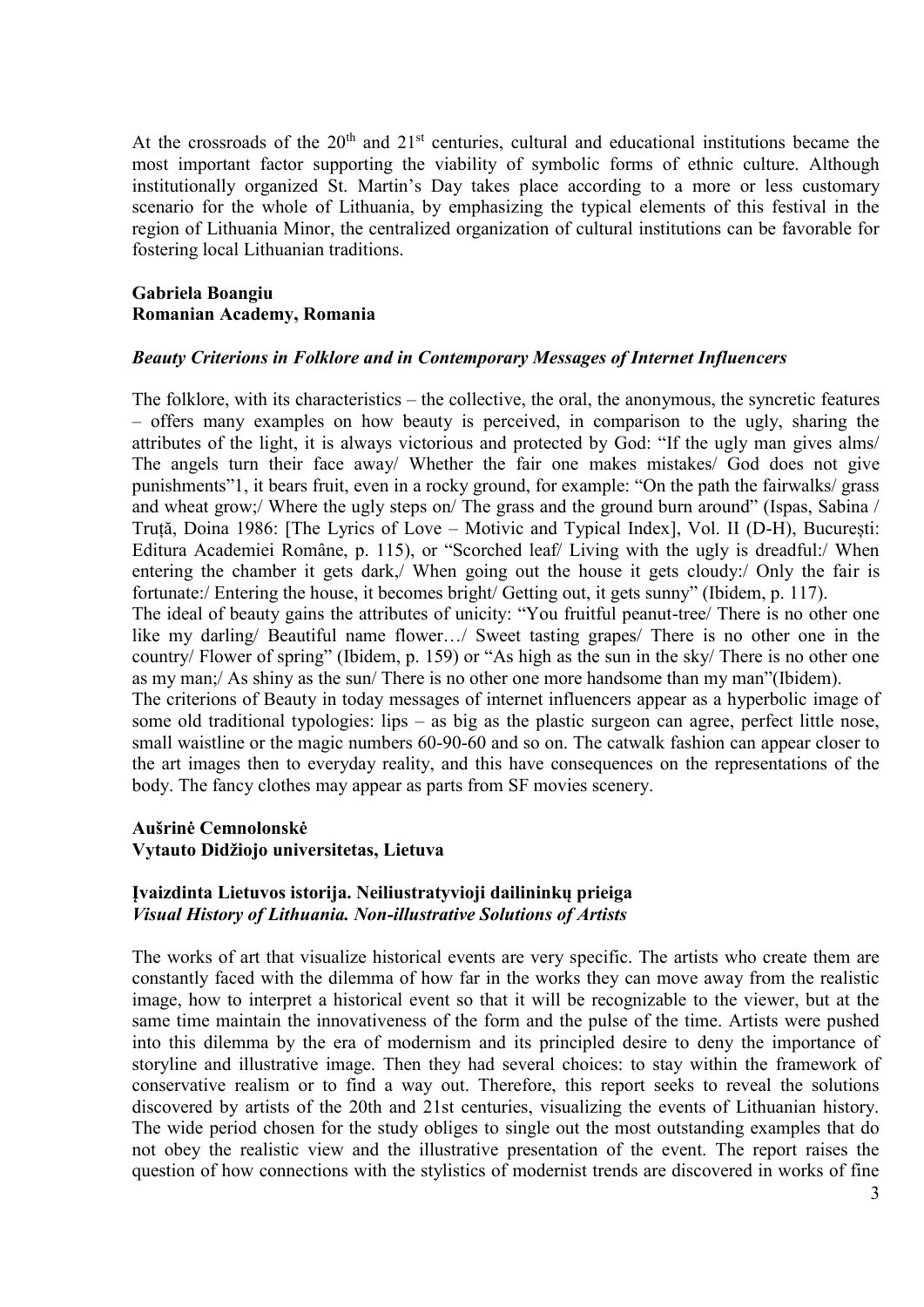art representing historical events. How do they relate to the constructivist, surreal, abstract, and other expression? How do interpretations of historical events obey the principles of contemporary art? It is hoped that the revelation of the specifics of historical visual art will provide a new and interesting complement to research on tradition and modernity.

### **Ona Gaidamavičiūtė Klaipėdos universitetas, Lietuva**

#### **Paukščių paminėjimai ir funkciniai vaidmenys Baltų religijos ir mitologijos šaltiniuose** *The Birds, their Nominations and Functional Roles in "The Sources of Baltic Religion and Mythology"*

The birds, their nominations and functional roles in the Sources of Baltic religion and mythology. In this presentation I will review 4 volumes of The Baltic religion and mythology sources (Baltų religijos ir mitologijos šaltiniai, I-IV t.) and the announcements of the birds, their symbolics. The method of the Research - descriptive, interpretive, comparative.

The tasks of the research - to distinguish the peculiarities of the Birds in the Baltic religion and mythology sources.

The Hypotheses of the presentations - the function roles of the Birds:

1) Birds are destroyers of the bodies of murdered Christians,

- 2) Birds are the sources of the divination,
- 3) Birds which are holy and the birds which are the sources of the worship,

4) The birds - the attendants at the burials.

## **Inta Genese-Plaude Liepaja University, Daugavpils University, Latvia**

#### *The Potential of the Concept of Cultural Practice in the Study of Augusts Deglav's Novels*

The paper examines the use of the concept of culture as practice in the study of the novels of the Latvian writer Augusts Deglavs (1862-1922). The essence of cultural practices is a shared understanding of how people normally (in everyday life) act, behave and form attitudes following landmarks - values and ideas. The cultural subject – man conceptualises the world in two ways. The first leads through direct self-experience, while the second way uses acquired tools, such as deliberate learning, but meaning manifests itself when the two paths intersect. This research focus provides a broader view of culture, showing how culture manifests itself in different activities and meaning-making or cultural practices. This aspect determines the usefulness of using the theoretical framework of cultural practices in the reading of Augusts Deglavs novels, as they reflect the 19th century Latvian national, social, communicative and ideological culture. The paper will examine the theoretical approaches to understanding the concept and through its prism will analyse certain aspects of the themes of some of August Deglavs novels ('Jaunā pasaule', 'Rīga').They reflect sociocultural practices of the emerging nation in the conditions of a multicultural society and dual colonial power, such as the manifestation of ideas, cultural constructs (Latvians-Germans) cultural boundaries.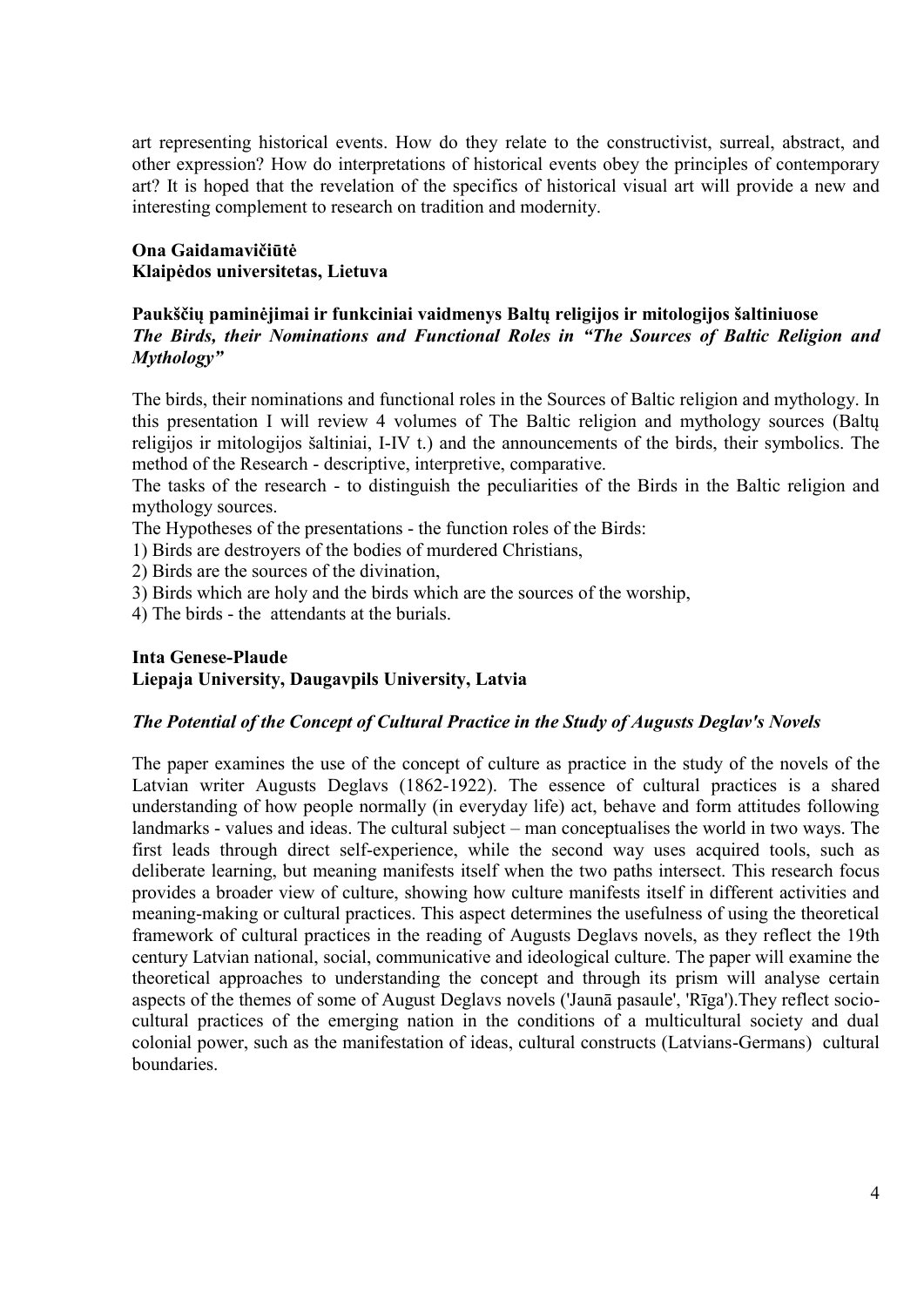## **Bożena Gierek Jagiellonian University, Poland**

## *The Situation of the Irish Language in the Republic of Ireland as a Result of the Clash of Tradition and Modernity*

In his book, The Fortunes of the Irish Language (1968) Daniel Corkery wrote about the inseparable connection of the language and tradition. He actually equalized them: "To say tradition is to say language  $(...)$ ." Corkery believed that "[t]he tradition of the Irish people is to be understood and experienced with intimacy only in the Irish language." For him the Irish language was a treasury of Irish tradition; without the language there was no living tradition of the ancestors; it was impossible to link the past with the present and the future.

The present situation of the Irish language in the Republic of Ireland is very peculiar and paradoxical. Despite assigning it the role of "the national and the first official language" it is perceived by the majority of its people as foreign. 2016 national Census showed that approximately 1.6% of Irish people speak Irish on the daily basis. This situation is complex and it is the result of historical-political-socio-economic conditions.

Is "tradition" an abstract term to most Irish people, as suggested by Seán Ó Catháin (1973) and Reg Hindley (1990) in relation to the Irish language? Is it an example of a cultural crises as a consequence of modernity (cf. Giddens 1991, 1992)? Is there a place for tradition embodied in the Irish language in modern Ireland? If yes, what kind? In my presentation, basing on quantitative and qualitative materials, I will endeavour to give the answer to the above questions.

## **Rūta Grumadaitė-Pabarčienė LCC tarptautinis universitetas, Lietuva**

### **,,Iš nesenkančių Vorusnės versmių istorijos"** *"From the History of the Endless Springs of Vorusnė"*

Vorusnė is the first institutionalized student folklore ensemble in Klaipėda city and Klaipėda region, which for 27 years was led by Professor Audronė Jakulienė-Kaukienė, who came to work in Klaipėda. The activities of Vorusnė ensemble were very intensive and multi-dimensional. Students of Lithuanian Language and Theater program and other individual programs gathered in Klaipeda from all over Lithuania were able to reveal their ethnic identity. However, the land of Lithuania Minor received the most attention of the members of the ensemble. They, according to their leader, felt as if they are the followers, promoters, and guardians of the culture of "lietuvninkai". The programs performed by Vorusnė were based on the collected ethnographic material, songs, and classic Lithuanian literature. The professor made presentations about songs of "lietuvninkai" and the characteristics of their performance. For a long time at the conferences dealing with the issues of the legacy of folk art she was the only speaker, talking about the interpretation of folk songs of Lithuanian Minor. In 1991 Klaipėda University was established, but already before that Professor Kaukienė educated generation of young talented lecturers and researchers of the folklore of Lithuania Minor. The same generation implemented unique study program for 23 years. After 35 years Vorusnė ended its traditional activities, but their members turned to participate in other research and public education activities.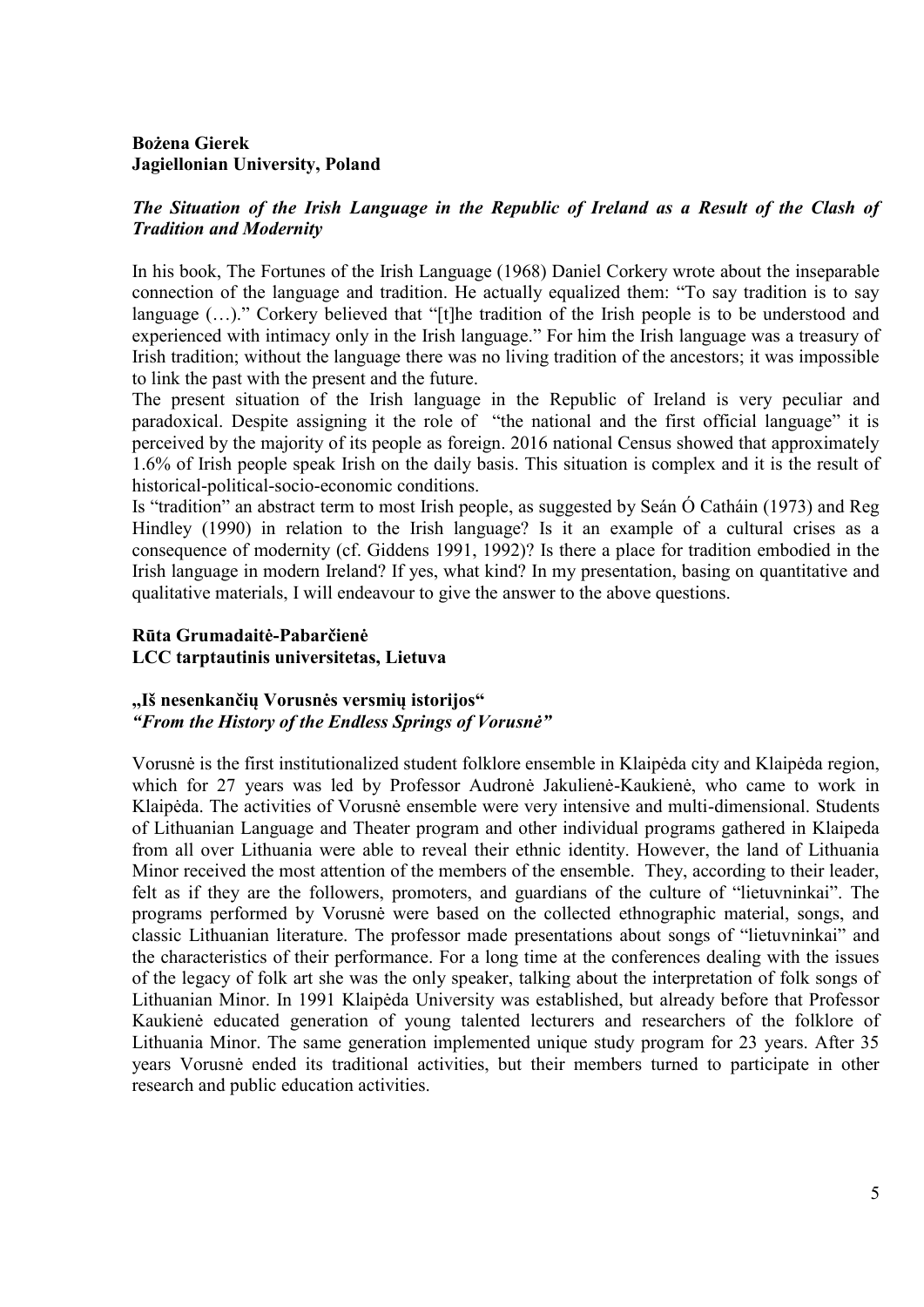## **Madoka Hammine Meio University, Japan**

#### *New Speakers of Ryukyuan Languages*

Purist ideologies of language and culture – fostered and encouraged by nation states and formal schooling in the interest of homogenisation – have been deeply embedded in many countries in the world but also in Japan. As a result, local linguistic practices in the Ryukyus have been overlooked and indigenous languages/lects have been minoritized and endangered. This chapter focuses on the Ryukyuan archipelago, where indigenous Ryukyuan speech vernaculars have been traditionally spoken. In the Ryukyus, the last decade saw an ideological shift in linguistic awareness: there are more positive language attitudes toward indigenous languages in general compared to the past. A number of activities led by local initiatives to revitalize Ryukyuan languages are emerging. By using linguistic ethnography within a framework of Indigenous Methodology, I investigate how identities of new speakers of the Yaeyaman language, one of the Ryukyuan languages, are constructed, negotiated and are changing. I examine the voices of both traditional speakers and new speakers of indigenous Ryukyuan speeches. By using ethnographic data, I demonstrate how inhibition can arise in the context of the efforts of language revitalization, locate this phenomenon in larger issues of identity negotiation and indigenous language reclamation in the Ryukyus. I conclude with proposals for how language revitalization programmes can be framed differently so that they can empower identities of new speakers.

#### **Dalia Jakaitė**

**Vilniaus universiteto Šiaulių akademija, Lietuva**

Dauno sindromą turinčio vaiko (vaisiaus) istorija vaidybiniame kino mene: "24 savaitės" ("24 **Wochen") kaip alternatyva tradicijai ir gyvenimui**

*The Story of a Child (Fetus) with Down Syndrome in A Feature Film: "24 Weeks" ("24 Wochen") as an Alternative to Tradition and Life*

The aim of the report is to phenomenologically describe the representation of a modern approach to disability in A. Zohra Berrached's film "24 Weeks" ("24 Wochen", 2016). In the report, the postmodernity depicted in it is perceived in the focus of a certain philosophical, moral, religious and artistic tradition. This film is characterized by strong psychological and social tension, a suggestion of a poetic and at the same time realistic (documentary) style, a suggestion of life as a choice and other borderline experience. The report discusses the relationship between a pregnant woman, expecting a child with Down syndrome, and her family and society at large by examining issues of dialogue, carnal experience, the "other", reciprocity, intersubjectivity, responsibility, social reality, pain affectability and other. The diversity of modern life is represented by the image of a "free" and public person, the specific identities of a man, a woman, a child, the film's focus on different professional and social environments and their relationship to the phenomenon of disability. The methodology of the report – the interaction of body, emotions and social phenomenology (M. Merleau-Ponty, E. Levinas, A. Schutz, B. Waldenfels, T. Fuchs). The report also actualizes the wider portrayal of a person with a disability in cinema.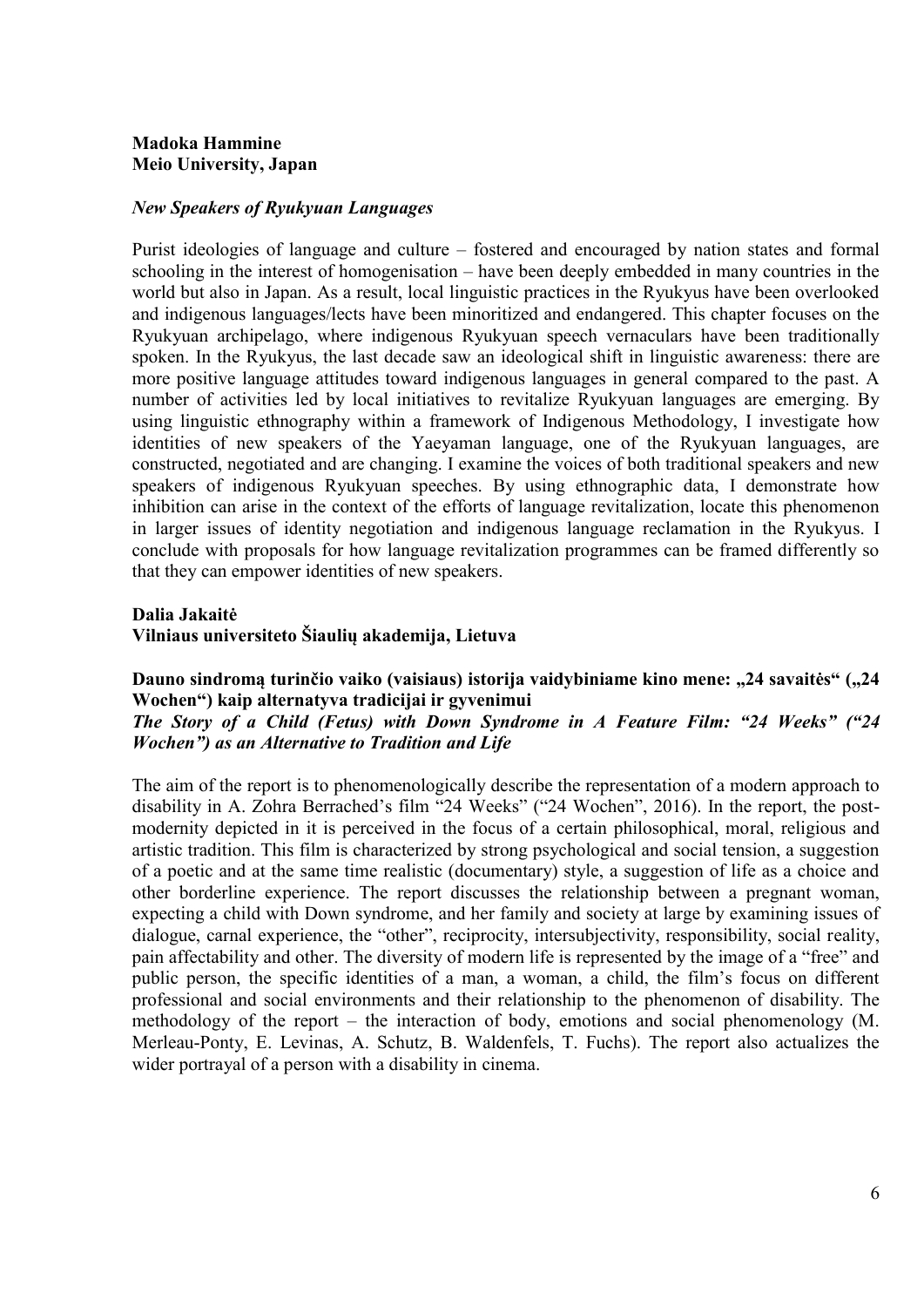## **Vaineta Juškienė Klaipėdos universitetas, Lietuva**

## **Dekalogas modernioje visuomenėje: kvestionuojami aspektai** *The Decalogue in Modern Society: Questionable Aspects*

From a theological point of view, the Decalogue is the foundation of biblical ethics providing the basis for the moral principles of the two great monotheistic religions – Judaism and Christianity. On the other hand, it is closely related to the natural law, which is a primordial moral sense that allows a human mind to distinguish between good and evil, truth and falsehood. In this regard, it can be perceived as the basis of the universal moral order and the source of ethical wisdom common not only to Judaists and Christians, but also to all mankind, because it is based on a reality in which all mankind is involved. It can be stated that by its essential features it is common to everybody. In the Decalogue, positive truths about the relationship of man to Transcendence and another man have an unquestionable value. However, observing the complicated moral state of today's society raises the question: how much can this universal ethical code be authenticated in the context of modern human life? What moral intersections with the concept of the Decalogue does a modern person face? What is typical of them? This speech seeks answers to those questions and aims to elaborate on the problematic aspects of the Decalogue on the basis of both theoretical theological approaches and the analysis of the results of an empirical qualitative research.

#### **Aušra Kavaliauskienė Mažosios Lietuvos istorijos muziejus, Lietuva**

### **Šišioniškių išeiginė ir kasdienė apranga XIX a. pabaigoje–XX a. 6 dešimtmetyje** *Festive and Daily Clothing of Inhabitants of Klaipeda Region (Šišioniškiai) from the End of 19th Century to 6th Decade of 20th Century*

Festive and daily clothing of inhabitants of Klaipeda region (Šišioniškiai) from the end of 19th century to 6th decade of 20th century will be presented. Descriptive, comparative, and analytical methods will be used to identify features and developmental changes of clothes wearing. Presentation is based on exhibits of Museum of Lithuania Minor and manuscript material from Folklore labaratory of Klaipeda University, also on books by Ieva Simonaitytė.

A certain decorated pocket (delmonas), into which also the kerchief could be tucked, became the most popular accessory of the women in this period. Shirt was also used as a sacred dress, in order to mark the most significant changes taking place in the human life. Among the shirts, special ones for funeral, christening, wedding and confirmation can be named.

In the Lithuania Minor, confirmation was a ritual to seal the individual spiritual and physical maturity. Special ornate shirt designed and produced for this occasion used to be passed from one generation to another as a family treasure. The distinctive mark of the altered status of the confirmed girl was her hair plated and tied on her head as a crown, using black velvet ribbon.

The black color of the confirmation dress subsequently acquired the character of the national symbol in Lithuania Minor, as well as setting the standard of beauty and fashion.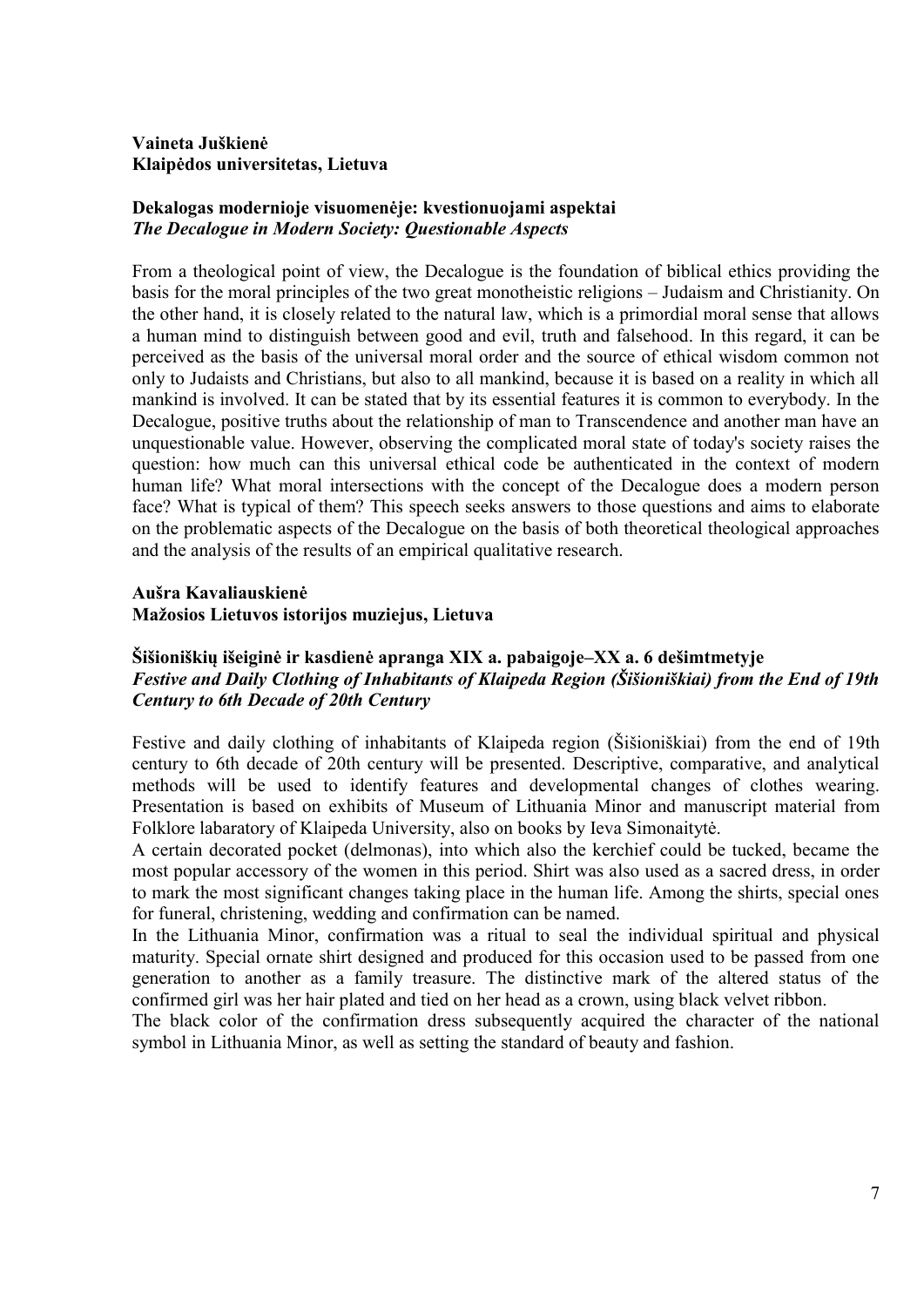## **Dalia Kiseliūnaitė Klaipėdos universitetas, Lietuva**

## **Profesorė Audronė Kaukienė – mokslininkė, pedagogė, Klaipėdos universiteto baltų kalbotyros studijų steigėja**

## *Professor Audronė Kaukienė, a Researcher, Pedagogue, and the Founder of Baltic Language Studies at Klaipėda University*

The paper presents the most important biographical facts and activities of Audronė Kaukienė (1941‒2021), who had a decisive influence on the Baltic studies, the development of Klaipėda University, and the knowledge and recognition of the uniqueness of the Klaipėda region in independent Lithuania. The evaluation of her contribution is by no means exhaustive, but here we will describe her activities and personality traits as an integral, multifaceted, and unique phenomenon.

The author of the report is the professor's first doctoral student, one who felt special care of her Teacher from the first year of studies to collegial discussions and conversations "off-microphone" when the student reached the habilitation stage.

The professor's life, the seemingly indistinguishable work of the scholar in books and scientific journals, was brimming with events, in which she involved her students and colleagues, the folklore ensemble "Vorusnė", which she founded and led, and a large part of the intelligentsia of Klaipėda. The dream of establishing a university in Klaipėda came true thanks to the great efforts of her and her associates, and therefore wearing the toga of the President of the Senate was not only a matter of honor but also a matter of duty for Prof. Audronė Kaukienė.

Now, looking back at that period of time, remembering the precepts of the Teacher, the founder of the university, and a Lithuanian patriot, we can ask ourselves: are we on the right path?

#### **Antonina Kizlova, Natalya Onoprienko**

**National Technical University of Ukraine "Igor Sikorsky Kyiv Polytechnic Institute", National Kyiv-Pechersk Historical and Cultural Preserve, Ukraine**

## *Christian Votive Craft in Pre- and Post-Soviet Ukraine*

Small votive offerings, such as metal or wax figures or various fine jewellery are a common way to venerate Christian (Catholic, Orthodox, Greek-Catholic, Armenian) sacred objects. Countless believers from different social backgrounds bestowed them side by side with custom-made reliquaries, shrines, icing frames and icon diadems. This tradition could be determined not only by inner Church rules but also by state policy. The aim of this paper is to compare the role of votive craft in Pre- and Post-Soviet Ukraine. Since the 17th cent., information has appeared in various sources about votives purposefully made of silver or gold to be hung near the shrines or icons. This refers to images of body parts and visceral organs, human or animal figures. In 18th – early 20th cent., there has been confirmed evidence of the techniques used to make and ornate these votives (casting, chasing, stamping, engraving, gilding etc.). The craftspersons were both men and women, they worked in urban and rural communities. Some of them were famous jewellers. In pre-Soviet period, purposefully made votives prevailed significantly among other small offerings. In post-Soviet period, believers bring only pectoral crosses and icons, jewellery, bijouterie, medals, watches. It's possible to argue that votive tradition has faded in Soviet period and revived only particularly, but not at the level of special craft. The transformation of this tradition under Soviet rule needs further profound investigation.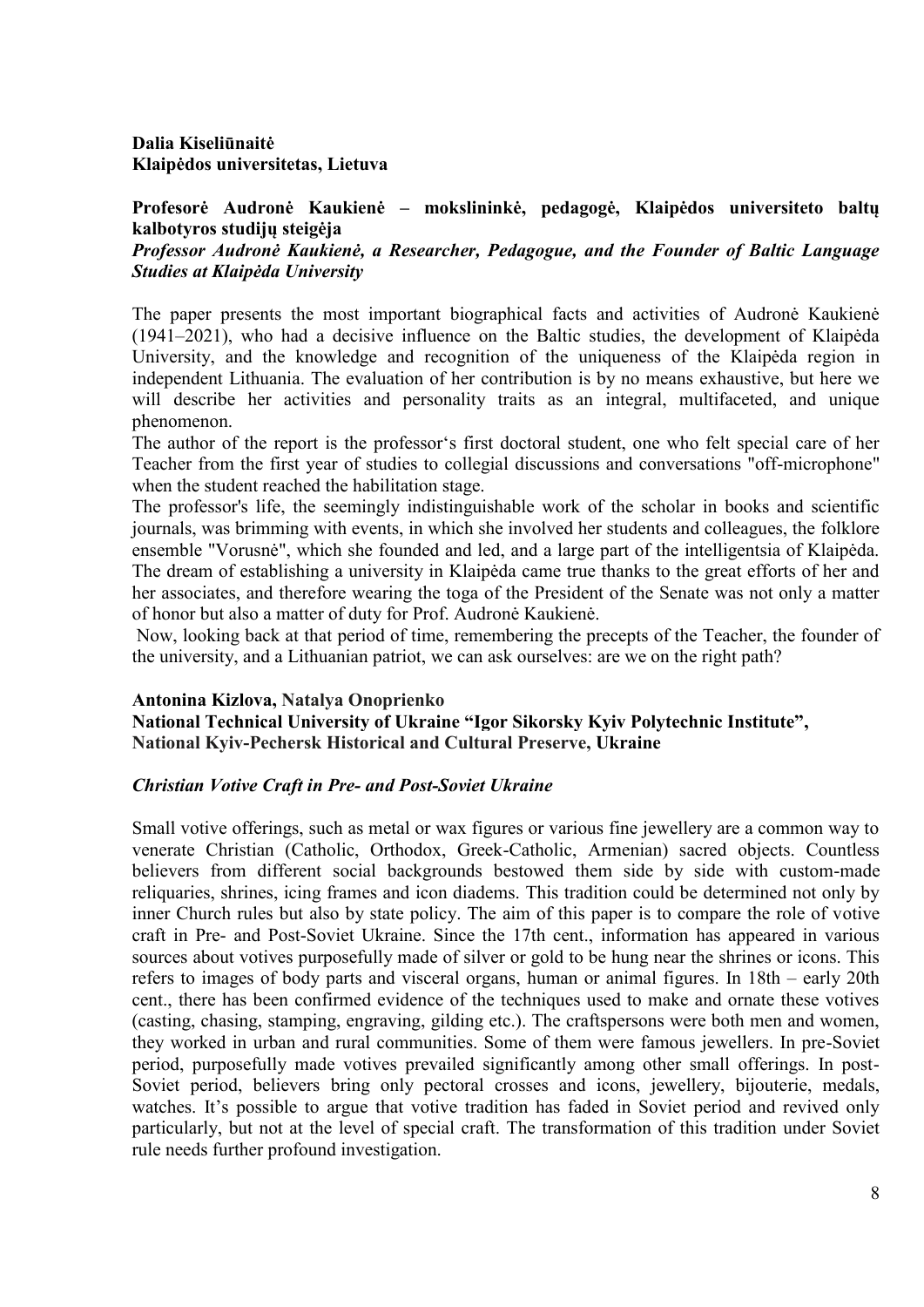## **Olha Krainia National Preserve "Kyiv-Pechersk Lavra", Ukraine**

#### *Votive Offerings in the Churches of Ukraine: Suppression and Revival of Tradition*

The collective memory of the people in the post-Soviet space preserves some stereotypes that are far from historical reality. They have a certain influence on the cognitive process. Perceptions of the past in the sphere of religious life have been significantly transformed. The focus on interfaith conflicts as well as silencing issues of constructive interactions and cooperation were a deliberate manipulation. In particular, votive offerings are often considered a purely Catholic tradition, which is not true. To analyze the spread of the tradition of individual votive offerings, examples are selected according to the geographical principle – so that religious centers of different regions in Ukraine are represented within its modern borders. Problems related to votive offerings as church and museum objects are considered. The main emphasis is placed on the geopolitically determined manifestation of intercultural contacts of different ethnic groups in religious practice. The attribution of votive offerings that have been preserved in museums of Ukraine refers to the craft traditions of Greeks, Lithuanians, Belarusians, Poles, Ukrainians, Russians and others. Wars, the occupation of the territory of Ukraine, and most of all - the persecution for political and religious views during the Soviet period crossed out the natural development of this special type of decorative and applied art in Ukraine. Nevertheless, the spiritual practice of offering personal gifts to shrines did not disappear, but it took on primitive and simple forms.

## **Aleksas Eugenijus Kulvietis Klaipėdos univeristetas, Lietuva**

### **Kryždirbystės tradicijos išlaikymas ir perdavimas šeimoje. Neeilinės patirties analizė** *Preservation of the Tradition of Making Lithuanian Crosses and Cultural Transmission in the Family. Analysis of a Particular Experience*

This presentation is motivated by personal experience of the special way of inheriting the art of making Lithuanian crosses, emphasizing how the symbolism encompassed by this tradition can influence people regardless of geographical distances, cultural differences, or social context. From there, it is intended to show that cultural heritage can be transmitted even without the orality of its propagators. In addition, the current problem of cross crafting ¨Kryždirbystė¨ in Lithuania and possible strategies to keep it alive are outlined in a general way.

### **Miglė Lapėnaitė Lietuvos istorijos institutas, Lietuva**

## **Ukrainiečių kalbinis, istorinis ir religinis tapatumas: pokytis karo kontekste** *Ukrainians Linguistic, Historical and Religious Identity: Change in the Context of War*

The Russian-Ukrainian military conflict began in 2014. It raised issues of Ukrainian self-perception and identification. Ukrainians themselves were clearly aware that foreign and hostile other was entering the country, destroying the prevailing political, cultural, and social structure. It revealed strong differences between "we" and "they" In the context of these challenges, identity is rethought. The war became as a turning point in the daily lives of the Ukrainians and the whole country. Most importantly, the war brought changes in the main fields of culture: language, history, and religion.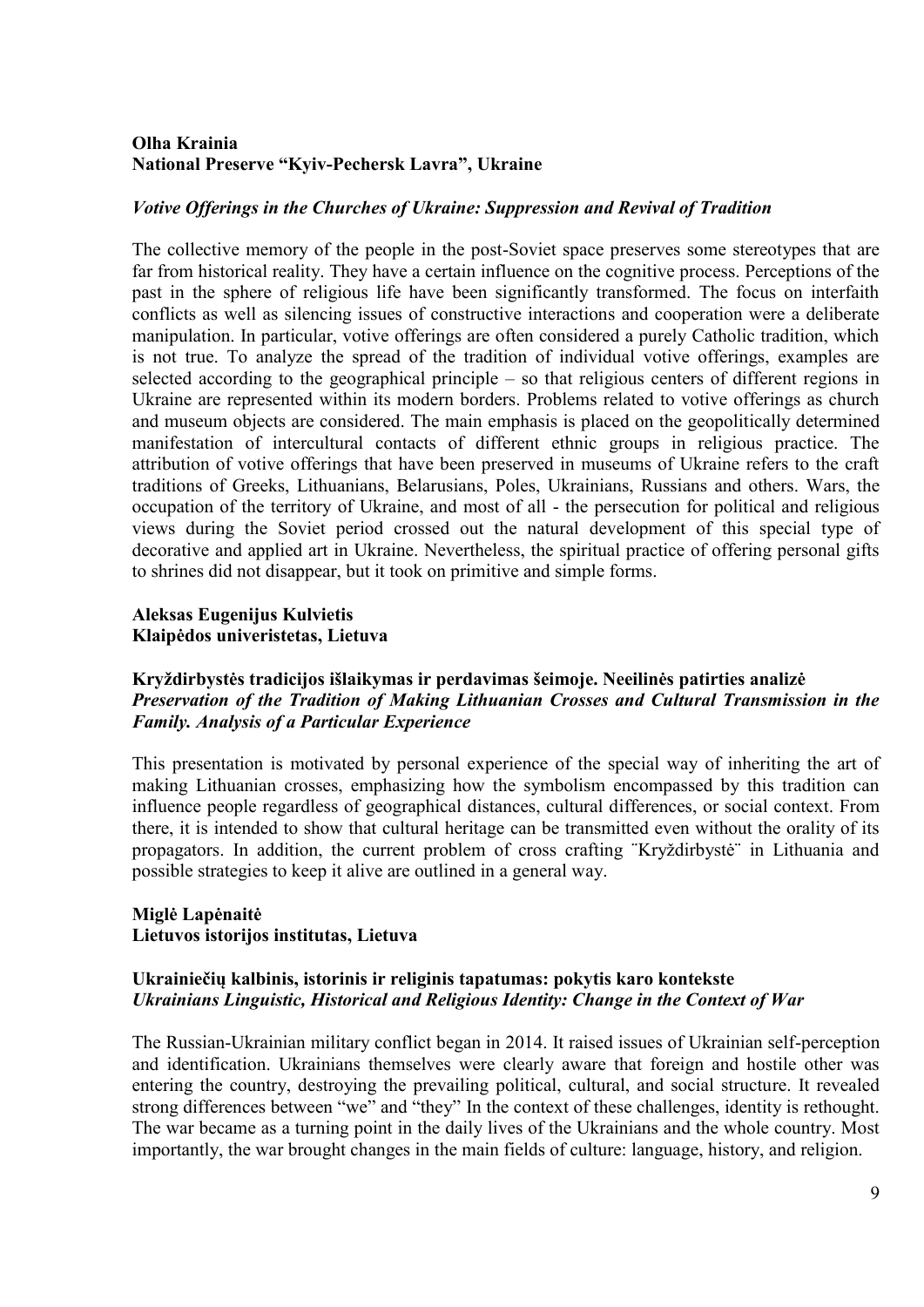1. Language as an expression of cultural identity divides society and reflects a strong ethnic selfidentification (Linguistic practices in Ukraine, self-identification through language in the past and now).

2. The historical past and relations with Russia now mark the boundaries between "we" and "they" (Historical relations through cultural, political, and economic perspectives, collapse of the vision of the Eastern world, (non) traditions of relations with Russia).

3. Religion as a symbolic difference between states with common historical traditions (Orthodox tradition, regional distribution, religion as part of common shared vision, history, and changes in these days).

4. Interaction between language, religion, and history in the context of war (symbols that reflect the nation and their expressions in the changing Ukrainian society).

## **Varsa Liutkutė Zakarienė Lietuvos muzikos ir teatro akademija, Lietuva**

### **Folkloro ansamblis – tradicija ar modernybė** *Folklore Ensemble – Tradition or Modernity*

The movement of folklore ensembles is a phenomenon all over the world. This movement has a unique history in Lithuania. The origins of the revival movement in Lithuanian folklore lie in the Khrushchev-era academic world. Only a decade or so later did the performance of folk music and dance begin to reflect revivalist activities. A movement gradually coalesced out of the isolated actions of individual musicologists and musicians. Town folklore ensembles began forming in the 1970's, in the 1980's, they grew in number. Ensembles appeared in smaller towns. City ensembles organized ethnographic expeditions, gave concerts, and organized folk music parties. Songs and dances were learned from the old villagers. The people of the city chose only the songs they liked. They did not take over the tradition in principle, but developed their own tradition. Interviews with the leaders of folklore ensembles reveal the modernity of the phenomenon and its connection with tradition.

### **Jūratė Lubienė, Dalia Pakalniškienė Klaipėdos universitetas, Lietuva**

### **Moters lytinių organų pavadinimai šiaurės žemaičių patarmėje** *Names of Female Genitalia in North Samogitian Subdialect*

This report presents a study of one of the North Samogitian lexical sugroup, the female genitalia names (further – FGN), to determine what conceptual features help to highlight semasiological and onomasiological studies of these body parts.

According to the semasiological aspect the names of female genitalia used by North Samogitians comprise a considerable subgroup of the thematic group of somatonyms, as on the basis of written resources and live spoken samples approximately 40 invariant lexemes of the mentioned semantics have been identified. It is important to emphasize that the dialect system does not have a neutral lexeme to name the words discussed.

According to the nomination the nominathemes of the motivated type of naming involve the bulk of the researched FGN, i. e. approximately about 90 per cent. The most productive within the researched somatonymic nomination system two motivated nomination kinds have been identified, such as: affixational and semantic. As to the quantitative approach, both kinds comprise equal parts of the motivated nominathemes respectively. Among the affixed FGN the suffixed ones are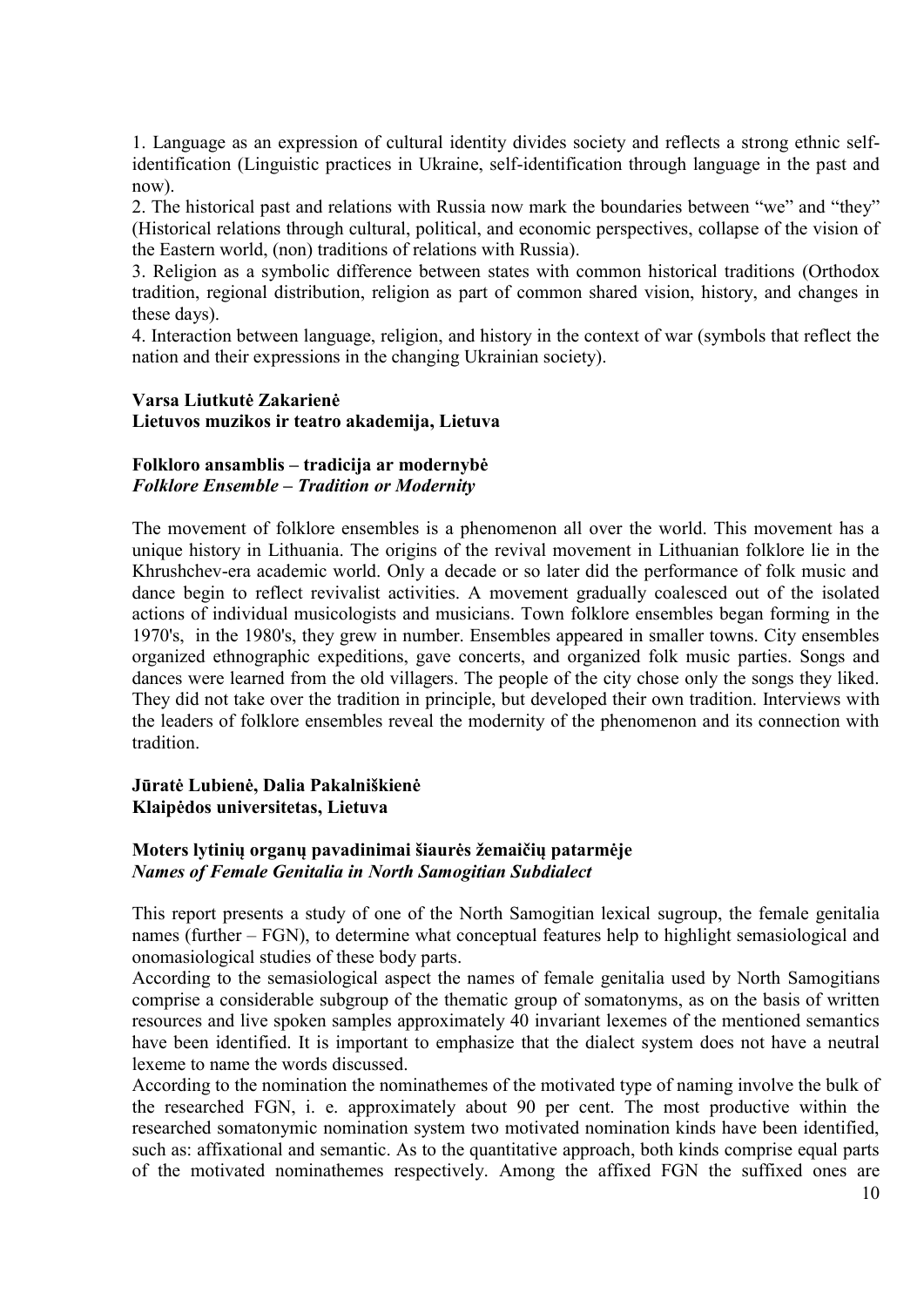dominant highlighting the conceptual features of minority / melioration, instrument, structure in FGN. A small part comprise paradigmatic forms, whose lexical nominators, verbs, actualize physiological processes and structure.

#### **Austė Nakienė Lietuvių literatūros ir tautosakos institutas, Lietuva**

#### **Romantizmo motyvai Lietuvos partizanų ir tremtinių dainose** *Romantic Motives in the Lithuanian Partisan and Deportee Songs*

The aim of this paper is revealing the manifestations of folk romanticism in the songs created during and after the World War II by the partisans and their supporters, political prisoners and deportees. The author employs studies by Vytautas Kubilius and other literary scholars; however, her research is a folkloristic one, since the songs' lyrics are perceived as a layer of folklore created at a definite period and characterized by the common stylistic features.

The songs created during war and postwar period harbor almost all the typical romantic literary motives. They exalt the beauty of the homeland praising its green villages, winding rivers with meadow banks, the roadside crosses, and faraway woods. These motives are often entwined with those of spring, blossoming, and youth. The native country is frequently portrayed in the songs of resistance as a beloved girl with a "rue spray in her hair" and as a mother taking care of her children. The motive of Lithuanian woods, its green forests is also especially prominent.

As noted by the folklore researcher Kostas Aleksynas, a huge number of patriotic songs has been created in the course of a comparatively short period of the national resistance, the folksong creativity seemingly acquiring new power. The continuation of the national romanticism and elaboration of numerous motives employed by the Lithuanian poets analyzed in this paper could perhaps explain this phenomenon.

## **Marija Navickaitė Vytauto Didžiojo universitetas, Lietuva**

# **Užsienio lietuvių korespondencijos nelegalioje lietuvių spaudoje XIX a. pabaigoje – 1904 metais**

### *Correspondence of Lithuanian Immigrants in the Illegal Lithuanian Press from the End of the 19th Century to 1904*

At the end of the 19th century and the beginning of the 20th century, Lithuanians who had left for Western Europe and the United States were confronted with a new, modern world, in which they had to experience great changes and adapt to new living conditions. There numerous diaspora centers with the press and organizations were formed, everyday life boiled, relations with foreigners developed or social activities evolved. As well, arose conflicts of a religious nature, the search for national identity, political differentiation and other processes developed. These processes and aspects of new life were also reflected in Lithuania through personal relations, cooperation in the Lithuanian press, cooperation in joint Lithuanian initiatives or correspondence in the public space in the press. Correspondences, which seemingly short, informational messages, not only provided knowledge about Lithuanians in various countries, but also painted the image of the diaspora and the environment in which they lived. The purpose of this paper – after the analysis of periodicals, is to found out what kind and content of correspondence of Lithuanians who emigrated to the West are found in the illegal Lithuanian press published in Lithuania Minor until 1904: what trends of the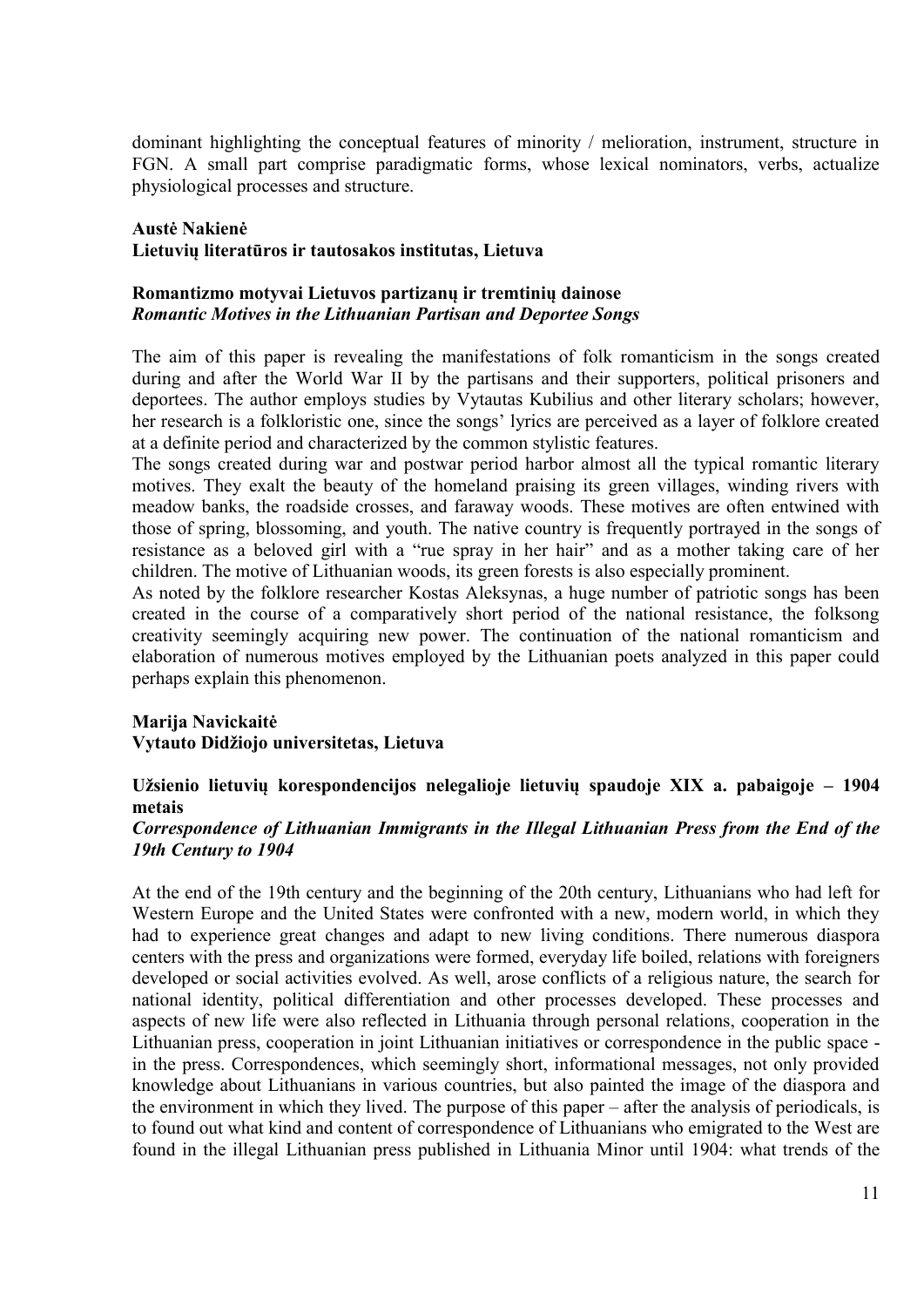new modern life are revealed in the content of communication from the USA, Great Britain or Switzerland.

### **Remigijus Oželis Klaipėdos universitetas, Lietuva**

### **Tradicijos ir modernumo sąlytis kunigo Jurgio Pabrėžos homiletikoje** *The Link between Tradition and Modernity in the Homiletics by Priest Jurgis Pabrėža*

Born 250 years ago, Fr. Jurgis Pabrėža (1771-1849), delivered suggestive and memorable, timely and modern, professionally written and spoken sermons to the believers. Fr. Jurgis Pabrėža himself compiled collections of sermons (there was the total of ten sets of sermons) and divided them by topic. The subject of this speech is one of the surviving collections of sermons – "Sermons in Various Matters". In his sermons, Fr. Jurgis Pabrėža adheres to the church tradition relying on the Bible, the documents of the Ecumenical Councils of the Church, the teachings of the Church Fathers, Popes and Saints. While thinking and deliberating in his heart, taking up Theological Studies, reading and studying the Holy Scriptures and practicing spiritual exercises, the preacher examines the current affairs of the time and applies traditional teaching to them. Fr. Jurgis Pabrėža's goal was to preach the word of God keeping science and faith in close unity in order "to receive salvation through our Lord Jesus Christ" (1 Thessalonians 5:9) – the Incarnate Word of God. The Word preached by the priest, i.e. Jesus Christ, is God himself, and all words refer to the Word, which is never only the past, but always both the present and the future.

**Dalia Pakalniškienė Lietuvių kalbos institutas, Lietuva**

## **Intarpiniai ir** *sta* **kamieno veiksmažodžiai XVI–XVII a. lietuvių raštijoje: nominacija ir motyvacija**

#### *Infixed and sta-stem Verbs Attested in 16th-17th c. Lithuanian: Nomination and Motivation*

Infixed and *sta*-stem verbs are one of the most abundant inflectional classes in the Lithuanian language: it consists of more than 1000 lexemes. Half less is recorded in Latvian, only a few verbs are attested in Old Prussian. Relatively few infixed verbs are recorded in other Indo-European languages. So when and how did this homogeneous group of verbs grow in Lithuanian? Is it testified in the earliest Lithuanian written sources? What is the formal structure and semantics of these verbs that emerge from the first Lithuanian scripts? The report attempts to answer these questions on the basis of the analysis in onomasiological system of infixed and *sta*-stem verbs attested in the 16th–17th c. Lithuanian.

Traditionally, these verbs are classified as primary, non-derived verbs. However, in both synchronous and diachronic studies, the connections of these verbs with nouns and verbs have long been observed. A more systematic approach to these interfaces makes it possible to postulate the derived status of infixed and *sta*-stem verbs.

According to the research data, the largest part of the verbs included in the analyzed writings, about 65 percent, is motivated: many of them can be associated with cognate verbs or nouns that provide information about the characteristic features of the predicates. The investigation aims to identify the derivational categories of infixed and *sta*-stem verbs, to introduce problems of chronological and geographical distribution, and to discuss the origin of different word formation patterns.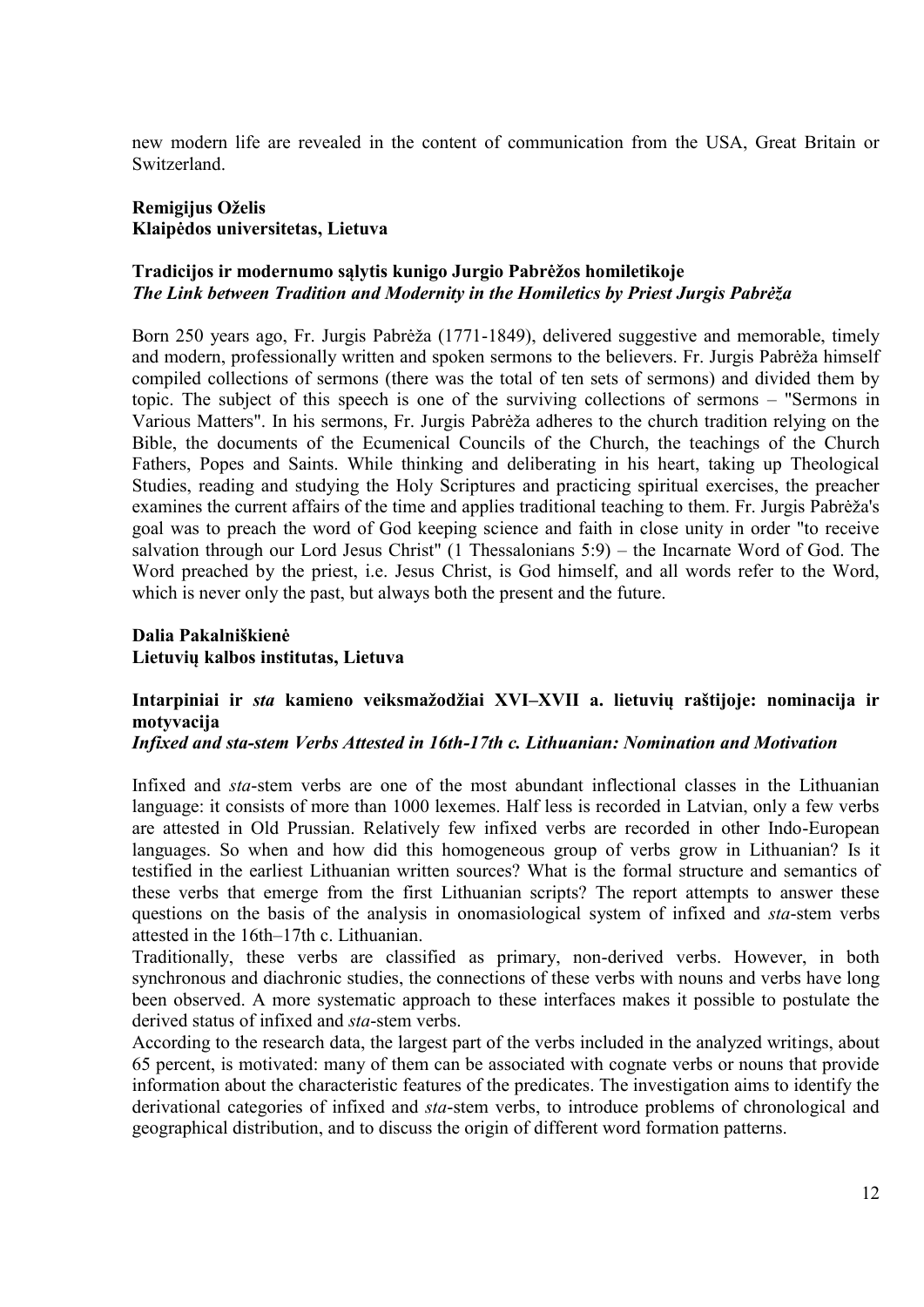## **Darius Petkūnas Klaipėdos universitetas, Lietuva**

**Vokiško ir prūsiško teksto skirtumai Prūsų katekizmuose: katechetinė-liturginė analizė ir interpretacija**

*Differences between German and Prussian Text in Old Prussian Catechisms: Catechetical-Liturgical Analysis and Interpretation*

Prof. Audronė Kaukienė in her 2011 monograph, Prussian Language Research II, published a chapter: "Differences Between German and Prussian Text in Catechisms." The author grouped these differences and provided possible assumptions for their interpretation but left the final word to theologians and historians of theology in particular. The author of this presentation analyzes the textual differences identified by Prof. Kaukienė and interprets them in a catechetical-liturgical context.

### **Lina Petrošienė Klaipėdos universitetas, Lietuva**

### **Lietuvininkų dainų melodika šiaurinėje Klaipėdos krašto dalyje**

### *Melodies of Lietuvininkai (Inhabitants of Lithuania Minor) Songs in the Northern Part of Klaipėda Region*

The report analyses 164 Lietuvininkai song melodies recorded between 1846 and 1994 in the northern part of the Klaipėda region within the current Klaipėda district, which are considered ethnic music of Lietuvininkai. The first melody, recorded in Priekulė, within the Klaipėda district, was published in 1846 by Eduardas Gizevijus. Later, between 1880 and 1887, Adalbert Bezzenberger recorded 39 songs in the Klaipėda area, many of which were still being sung by 20thcentury singers almost a century later. In the second half of the 20th century, with professional folklorists' intensifying field research, the number of recordings increased; nevertheless, that the number of local inhabitants decreased drastically after the Second World War. Singers' M. Klingerienė, A. Mažeiva, and G. Lacytienė songs form the most representative body of 20thcentury Lietuvininkai songs, which are the basis for the revival and maintenance of the contemporary Lietuvininkai singing tradition.

The formal musical features are consistent with the characteristics of all Lietuvininkai ethnic music. The predominant melodies scale is of a major character, but they are even more abundant in the northern part of Lithuania Minor, constituting 80% of all Lietuvininkai melodies. Minor scale constituting 5.4 %, tunes with modulations and deviations account for 14.6% of the recorded pieces. The melodies are monodic and homophonic, but the latter are even more numerous here than in the southern part of Lithuania.

### **Edita Puskunigytė Vilniaus universiteto Šiaulių akademija, Lietuva**

### Erosas kaip pasaulio sukūrimas ir transformacija Antano A. Jonyno poemoje "Larisa" *Eros as the Creation and Transformation of the World in Antanas A. Jonynas' Poem "Larisa"*

The poem "Larisa" created by Antanas A. Jonynas in the 1980s still sounds like a modern and contemporary history of human nature, emotions, body, interpersonal relationships. Not only is it possible to recognize the interaction of previous cultural and myth traditions in the poem, but the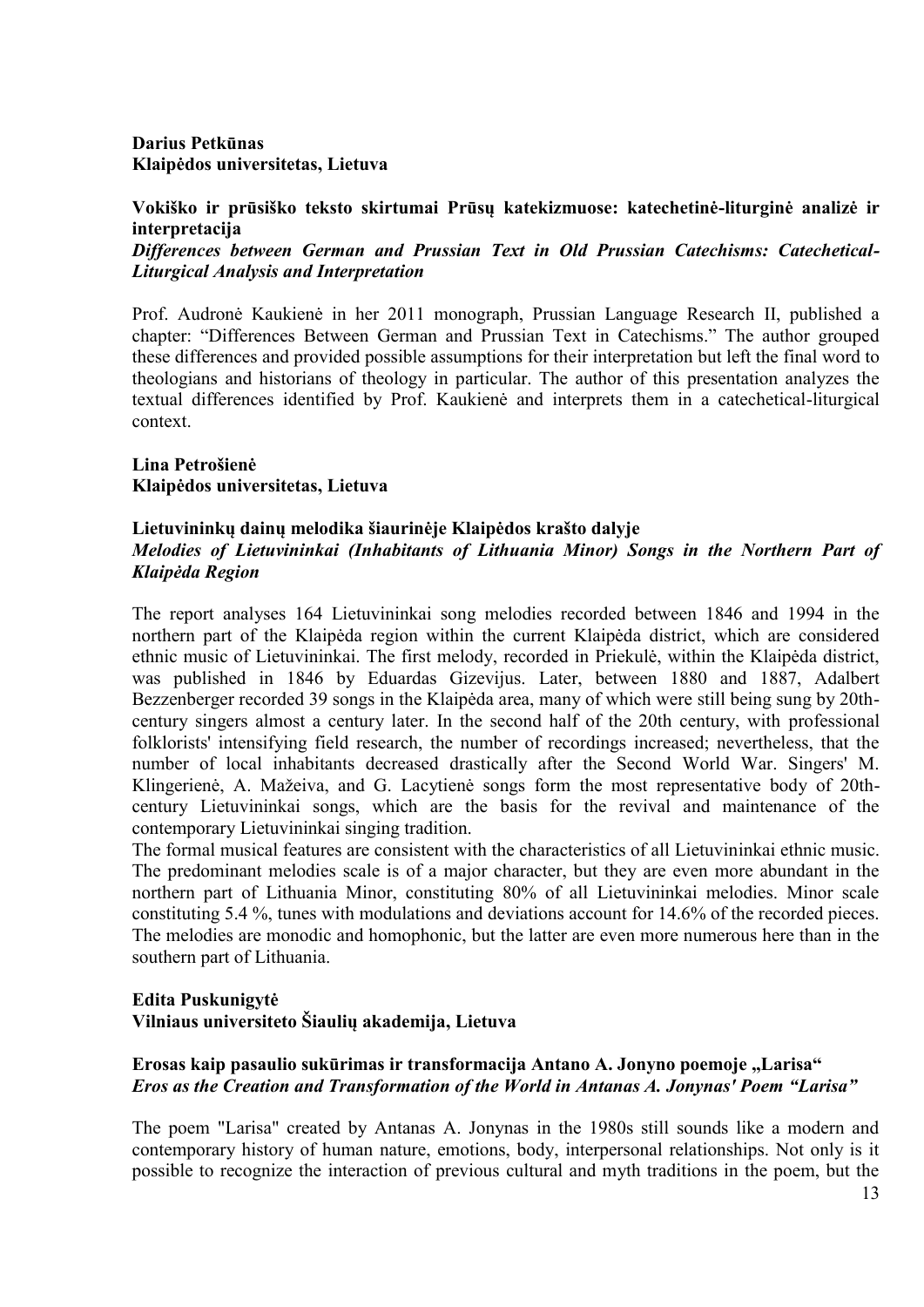poem itself becomes a tradition, echoes of which can be found in the texts of the same Jonynas or other authors. One of the most important things in the poem is the modern consciousness of eros, which has been poorly discussed in its critique so far. The myths of the creation of the world and other myths are transformed by giving meaning to the identity of modern man, which is presupposed by a specific experience of the body, the interaction of eros and death, and so on. In the poem, the pronounced phenomenon of eros enables the lyrical subject to recreate reality, to create a new, original world, which differs from the tendencies of the Soviet era by the peculiar nature of the rebellious soul, the authenticity of the symbolic world of consciousness. This report aims to show how the phenomenon of eros becomes a part of the intensively developing identity of modern Lithuanian poetry, what is the historical, aesthetic, semantic, and poetic significance of this phenomenon. Methodologically, the report is based on the theories of M. Merleau-Ponty, A. Schutz, Z. Bauman, and other researchers, which allow us to delve into the modern consciousness of eros.

### **Rasa Račiūnaitė-Paužuolienė, Dalia Senvaitytė Vytauto Didžiojo universitetas, Lietuva**

### **Gyvenimo ciklo terminijos kaita Lietuvos akademiniame diskurse** *The Change of Life-cycle Terms in the Lithuanian Academic Discourse*

This paper analyzes the change of life-cycle terms in the Lithuanian academic discourse from ethnological perspective. It focuses on the interaction problem of tradition and modernity in the terms of life cycle celebrations used in ethnology. The paper is based on the analysis of scientific literature and sources, also, on the analysis of the public discourse of life cycle celebrations from 20th till the early 21st centuries. Particular attention will be given to new and developing terms of life-cycle areas. The paper examines the following tasks: (1) the factors which determined the use of life-cycle celebration terms in the Lithuanian academic discourse; (2) the reasons for the use/prevalence of these terms (3) the consequences and perspectives of the use of the term changes in academic and public discourse. This is the first time the life-cycle terms are studied in Lithuanian academic discourse, thus, they are not only described but also analyzed and defined.

### **Arvydas Ramonas Klaipėdos universitetas, Lietuva**

#### **Krikščioniškojo identiteto paieškos post-modernioje visuomenėje** *The Search for a Christian Identity in Post-Modern Society*

The Second Vatican Ecumenical Council teaches that the Christian faith is always encouraged to read the signs of the times. One such sign of the times is secularism. Thus, in this post-modernist era, it is necessary to reconsider the path taken by the Church. That look must be real. A growing generation of people who no longer have a religious sense no longer have any contact with a history of heroism, sacrifice, devotion, and pride in faith in God. Ideological pluralism leads to the fact that reality is not recognized only empirically, the only value becomes economic benefit and progress, human rights are perceived exclusively individually, selfishly. The response of the Christian faith to such a reality is not a closure, for the Church is not a fortress outside the realities of life. Believers, following the example of Christ's humiliation, are encouraged to travel together, read those signs of the times, and give their own answers based on values. The Church promotes not dissociation, but dialogue, the freedom for everyone to choose their own path, while at the same time demonstrating Evangelical values.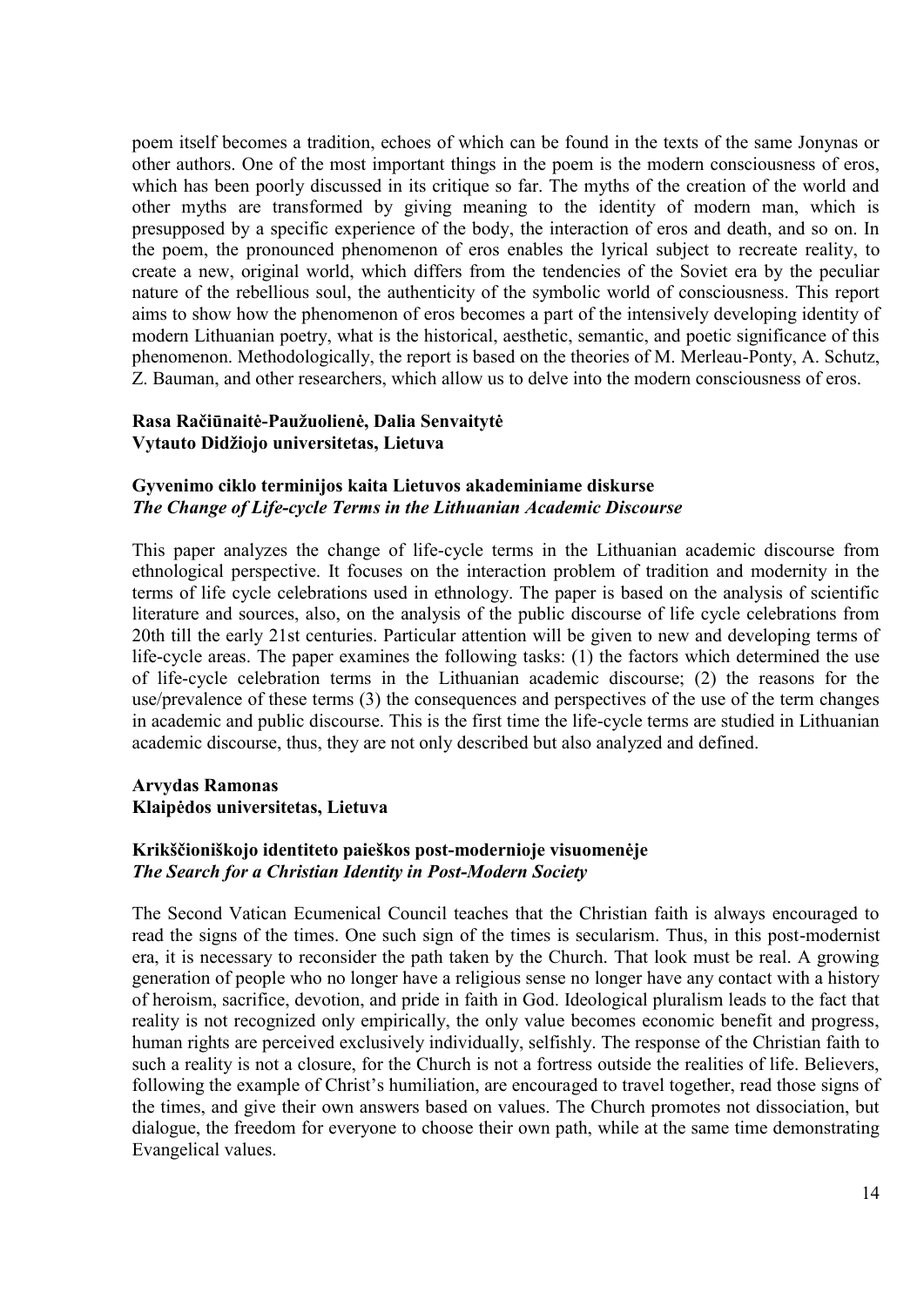# **Ilze Rudzāte Klaipėda University, Lithuania**

## *Lexis of the Baltic Sea Coastal Fishers in Lithuania and Latvia: Denominations of Dwelling Houses*

In the Baltic Sea region, fishing is an integral part of coastal culture, which has formed different views of various ethnic and social groups on the tangible and intangible culture, including craftsrelated vocabulary. In the study area once populated by the Couronians, the crafts-related vocabulary has not been surveyed and studied purposefully to examine it in thematic, territorial and sociolinguistic aspects.

This study aims to provide an insight into the diversity of designations of traditional dwelling houses, namely denominations of concept DWELLING HOUSE, their meaning and distribution in the context of language contacts. This study mainly used geolinguistic, descriptive and comparative-historical approaches, combining the obtained findings on a time scale with ethnographic information.

Designations, such as nams  $\parallel$  nãmas  $\parallel$  nùmas, māja  $\parallel$  māj  $\parallel$  māi, istaba  $\parallel$  istuba  $\parallel$  stuba, bùtas  $\parallel$  bùts, *trobà ∥ trobãlė* and others, are polysemous. Their meaning has changed along with the development of the object itself, and today their oldest ethnographic meaning has remained mainly in the subdialectal lexis. Not all designations are adopted through domestic and linguistic contacts, such as Lith. *bùtas*, which is distributed mainly on the eastern shore of the Curonian Lagoon, but is not rooted in the Curonian Spit (in New Curonian language), where Latv. *nams* is more widespread. Several designations of ambiguous meaning are also identified, but they are rather incidental than stable among other lexemes.

**Dalia Senvaitytė, Rasa Račiūnaitė-Paužuolienė Vytauto Didžiojo universitetas, Lietuva**

### **Metinių švenčių terminija Lietuvos viešajame diskurse XX-XXI a.** *Terminology of Annual Celebrations in Lithuanian Public Discourse During the 20th and Early 21st Centuries*

The paper focuses on the terminology of annual holidays and (its change in Lithuanian public discourse during the 20th and early 21st centuries. The terminology of annual holidays will be analyzed both in the scientific press and in public discourse. The circumstances of the development and dissemination of terminology will be presented. Personalities and institutions that formed the terminology will be discussed. Relevant academic terminology will be compared with terminology abroad.

The report will be based on the analysis of scientific and popular science literature as well as on the analysis of the public discourse of annual holidays.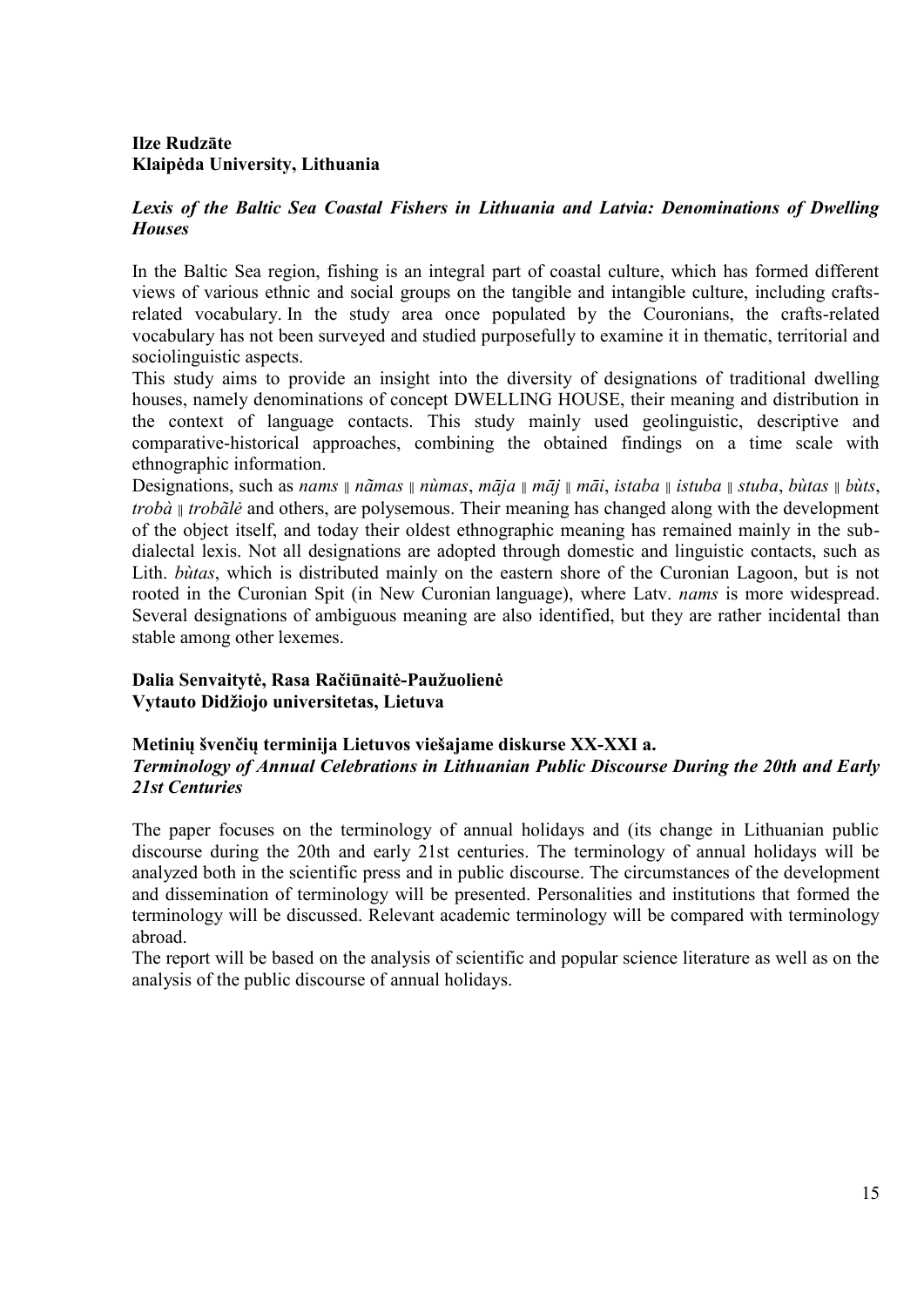# **Akvilė Stankutė Vytauto Didžiojo universitetas, Lietuva**

**"Jeigu valgai rekvizitą, miegi su masuote": kino gamybos darbuotojų tradicijos ir prietarai Lietuvoje.**

*"If You Eat Props, You Sleep With Extras": Traditions and Superstitions of Film Production Workers in Lithuania*

This paper presents inherent traditions and superstitions of film production workers in Lithuania from the mid-20th century to the early 21st century. Based on the field research data, collected in 2020–2021, traditional and ritual events common in film production workers community are revealed: various awards to honour film production workers, film premieres, film festivals and other events are celebrated. Parties celebrated before, during and after a project and meant for film production workers to get to know each other, to motivate them or to thank them for their work, are also discussed in this paper. The research data reveal what symbolic actions are performed on a film set to indicate successful implementation of the project or a part of it.

The strengthening of social ties between film production workers is expressed through the tradition of gift giving, birthday celebrations or other traditions formed in individual groups, whereas superstitions, common among film production workers, are mostly aimed at luring success, dealing with fear or anxiety while working on the project or avoiding anything you do not want to happen.

#### **Saulius Stumbra Klaipėdos universitetas, Lietuva**

**Liaudiškojo pamaldumo praktikos Lietuvoje kaip religinio tikėjimo įkultūrinimo rezultatas. Dabarties iššūkiai ir perspektyva**

## *Folk Piety Practices as a Result of Inculturation of Religious Faith in Lithuania. Contemporary Challenges and Perspective*

Lithuania has been a Christian country for more than 600 years. Over these long years, a religiousnational identity has been formed, with dialogues between religious faith and culture. As the most striking monument of this harmony has been the practice of Folk piety. The Folk piety practices, according to "Directory on folk piety and liturgy" are "private or public manifestation which although being not a part of liturgy is in harmony with it; this means that it meets its spirits, norms and rhythm. Moreover, these pious practices are inspired by liturgy and are leading the Christian people to Liturgy".

The practices of folk piety, as a result of the inculturisation of religious belief, is also influenced by the conditions of time and location. This raises the scientific problem of how to respond to today's challenges (multiculturalism, loss of ethno-religious identity, quarantine conditions, etc.) through scientific research. What is the perspective?

# **Nijolė Vailionytė Vytauto Didžiojo universitetas, Lietuva**

## **Bevaikystės sąvokos kaita socialiniuose ir humanitariniuose moksluose** *The Definition of Childlessness in Social and Humanitarian Research*

Recently in Europe the number of childless people has been increasing. Such demographic situation has become a target of discussion and research. After becoming a popular topic among researchers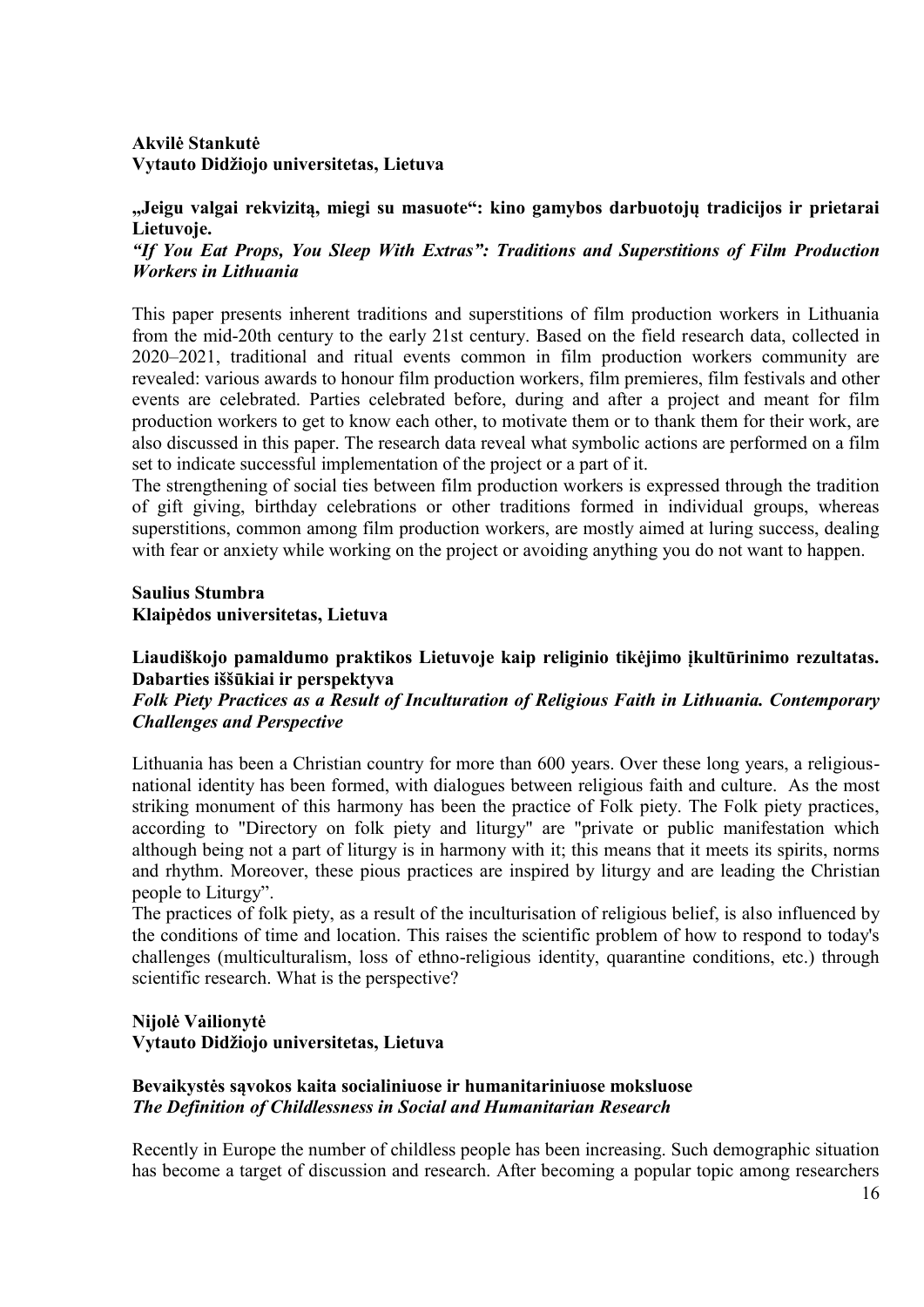in various fields, the term "childlessness" has started to become insufficient, as it cannot describe the reasons and consequences of this phenomenon to the full extent. These days in social and humanitarian research, the term "childlessness" can be defined differently. For instance, it can be viewed as a voluntary choice to not have children, inability to have children due to infertility, or social involuntary childlessness. As of now, it is difficult to tell how far the definition of childlessness can extend, as the phenomenon can happen due to more than one factor.

The goal of this paper is to analyse how the term of childlessness develops in social and humanitarian research. In this study, these few goals will be set: 1) analyse the relevance of the term, 2) find and analyse different society outlooks to the childlessness phenomenon, as well as its causes and consequences to the individual and the (social) environment. To carry out this research, relevant scientific literature was used. In addition, the comparative method is used in order to compare the childlessness term used in literature and how that usage influenced theoretical and methodological access in social and humanitarian childlessness research.

### **Andrius Vaitkevičius Klaipėdos universitetas, Lietuva**

### **Kultūrinių pokyčių įtaka postmoderniosios visuomenės suvokimo transformacijai: perėjimas**  nuo "normalumo" suvokimo prie "išimties" diktato

*The Influence of Cultural Changes on the Transformation of Perception of Postmodern Society: the Transition of Perception of "Normality" to the Dictate of "Exception"*

We will analyze the cultural phenomenon as a product created by human genius. We will ask how works the interaction of culture and human life today and how cultural transformation influences the process of modeling perceptions of man himself.

We will analyze how the cultural perception of what is "normal" or what is "value" is replaced by what is pleasant and useful. How a new concept of normality and value is created. We are creating a society without borders or a respectful and tolerant society?

### **Gailė Vanagienė Klaipėdos universitetas, Lietuva**

## **Baltų mitologiniai parkai Lietuvoje. Šventos pažintinis mitologinis takas** *The Baltic Mythological Parks in Lithuania. The Educational Mythological Trail of Šventa*

The lecture is devoted to discussing the theme of the Baltic mythological parks in Lithuania, this time with the help of one of them – a case of a mythological park, located in Šventa village (Švenčionys district), The Regional Park of Sirvėtos.

In the term of the Baltic mythological parks, the lecture refers to objects corresponding to the definition of the park, which are arranged on the theme of the Baltic mythology, i.e. featuring a special layout, thematic artistic design (mostly sculpture or implicated natural objects). As in Lithuania the number of Baltic mythological themed parks' increases, there is a need not only to define this type of park, but also to explore the emerging phenomenon itself.

The report raises the question of the reasons of the Baltic mythological parks' creation cases and the importance of their functioning, in order to study the anthropology of man-made space.

What motivates people to initiate and build a park on Baltic mythology? How that is influenced by the authors' identity search in the legacy of the ancestors – in the old Baltic religion and mythology? Why in the small geographical area of the Lithuanian state in recent decades are there found relatively many landscapes that are meaningful on this subject? What is the anthropological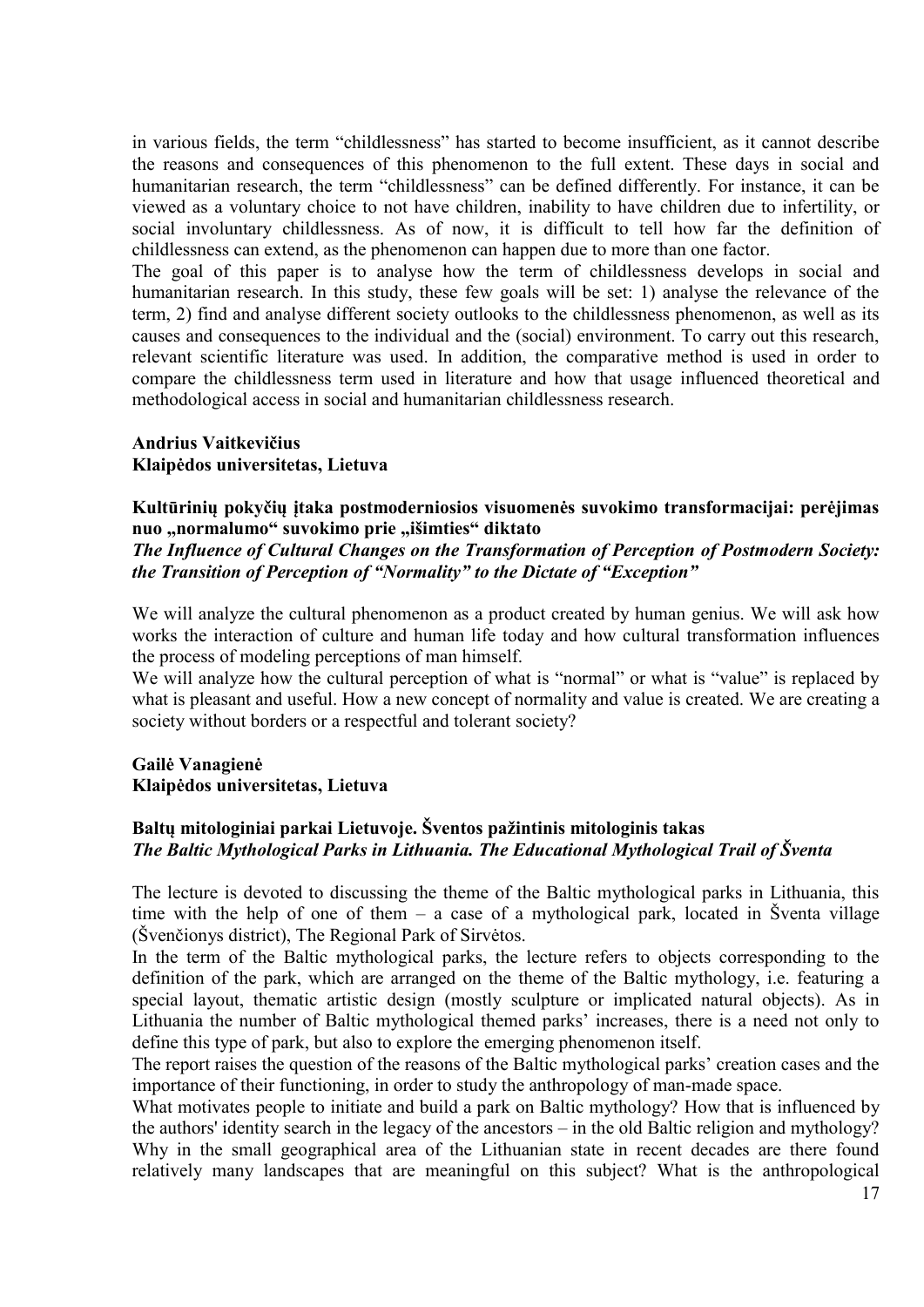significance of these man-made sites in the community living and working there? Does the active use of these sites and the visitors' relationship with the object reflect the authors' ideological foundation?

### **Jurgita Venckienė Lietuvių kalbos institutas, Lietuva**

#### **Petro Avižonio "Lietuviška gramatikėlė" (1898)** *Petras Avižonis' "Lietuviška gramatikėlė" (1898)*

At the end of the 19th century, the need for Lithuanian grammar arose because of the formation of the Standard Lithuanian language. The Lithuanian grammars written in German by August Schleicher (1856) and Friedrich Kuršaitis (1876) were already a rarity, moreover, they did not satisfy the need to have grammar in Lithuanian. This report is devoted to the relations of Lithuanian grammars of the second half of the 19th century – the beginning of the 20th century, to the dissemination of linguistic ideas. It focuses on the Lithuanian grammar "Lietuviška gramatikėlė" (1898) written by Petras Avižonis.

Avižonis' "Lietuviška gramatikėlė", hectographed in St. Petersburg in 1898, is an important source of the history of both Standard Lithuanian and Lithuanian grammar. Avižonis had an aim to prepare a compendium of grammar with examples of declension and conjugation for students of St. Petersburg University who have little knowledge of Lithuanian. But he actually gave a start to the first grammar of the Standard Lithuanian – "Lietuviška gramatikėlė" became the main source of Petras Kriaušaitis' [Jonas Jablonskis] grammar "Lietuviškos kalbos gramatika" (1901).

The report discusses the possible sources of the Avižonis' "Lietuviška gramatikėlė", analyzes what has been taken over from previous grammars, and what innovations have been presented.

#### **Simona Vyniautaitė Lietuvių kalbos institutas, Lietuva**

#### **Regresyvinė balsių asimiliacija: Telšių atvejis** *Regressive Assimilation of Vowels: the Case of Telšiai*

Regressive assimilation of vowels *i*, *u* is considered to be a major distinctive feature for sub-dialects of Telšiai region and Kretinga region since the second half of the 20th century. At the beginning of the 21th century, with the emergence and further formation of the Samogitian regiolect (centre of attraction being Telšiai), the perception of regressive vowel assimilation is much more inconsistent, the nomenclature value of this feature becomes unclear.

The report, based on dialectometric methods, analyses the regressive assimilation of vowels in the dialect variants used by Telšiai residents.

It was found that the regressive assimilation of vowels is mainly a characteristic of the subjects belonging to the younger generation; the least number of cases of vowel assimilation was recorded among the respondents of the older generation. Respondents belonging to the middle age group are closer to the younger generation in terms of perception of assimilation. Such results were influenced by both the maintained foundation of the traditional dialect and the non-dialect language.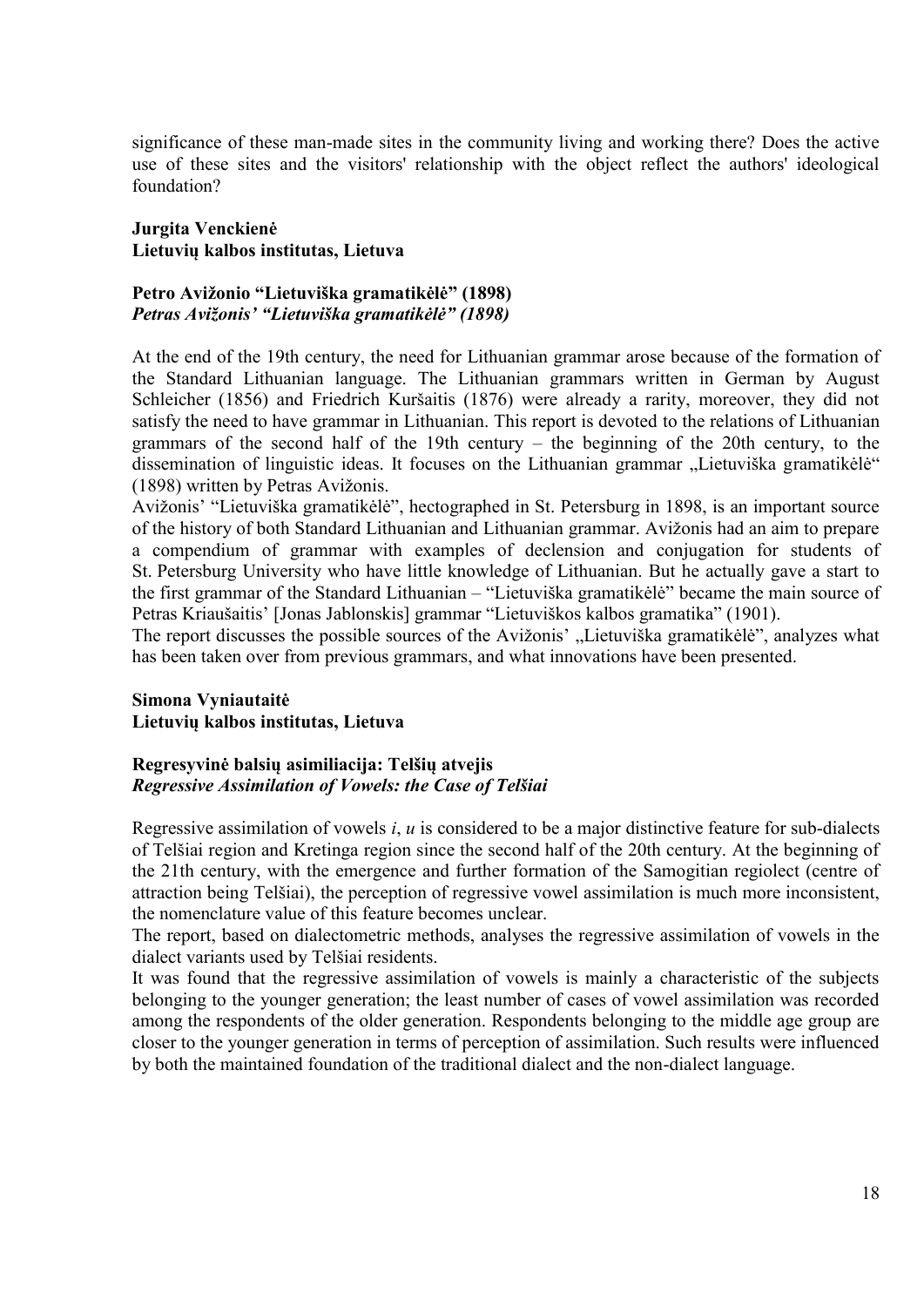## **Tomasz Wicherkiewicz Adam Mickiewicz University, Poland**

## **Regioninės kalbos: kalbotyros tradicija ir sociolingvistinė modernybė** *Regional Languages: Linguistic Tradition and Sociolinguistic Modernity*

The proposed presentation is to focus on the concept of REGIONAL LANGUAGES as a concept introduced to the European language policy at the end of the 20th century. The analysis shall focus on three case studies: Kashubian language community in Poland, Latgalian in Latvia, and the complex of Oïl languages in France and Belgium.

Discussed and analyzed will be:

- position of the regional language complexes in the traditional linguistic (dialectology) and societal taxonomies,

- the terminology and its impact upon the socio-political status of the languages,

- dynamics of sociolinguistic changes within the regional language communities (language endangerment, maintenance, and revitalization).

# **Ilona Zhovta National Technical University of Ukraine "Igor Sikorsky Kyiv Polytechnic Institute", Ukraine**

## *Loveship in the Institutes of Noble Girls in the Ukrainian Lands of the Russian Empire in the 19th – early 20th Centuries*

The first state schools for girls in the Russian Empire during the 19th – early 20th cent. were boarding schools (Institutes of Noble Girls). The daily life of the girls was determined by state policy and staff. Sometimes the intercourse between girls of institutes and male teachers became more intimate and turn into love.

The issue of the study is loveship in the Kyiv Institute of Noble Girls in the 19 – early 20th cent. Our paper is based on institute's and private sources (charters, reports and especially memoirs of graduates).

According to the Charter of the Institute its headteacher had to make sure that the relations between the sexes did not go beyond morality. Class ladies looked after girls especially on the balls, where girls were dancing with men.

But the strict supervision of institute staff did not prevent falling in love at institute. For example, the headteacher of the institute fired M. Lysenko because of love with a pupil from his position of music teacher. We found a lot of cases where teachers got married to institute girls after their graduation.

Thus, despite the strict control of the institute staff over the girls there were cases of love with the opposite sex. Periodically love arose between the girls and their teachers and sometimes ended in marriage.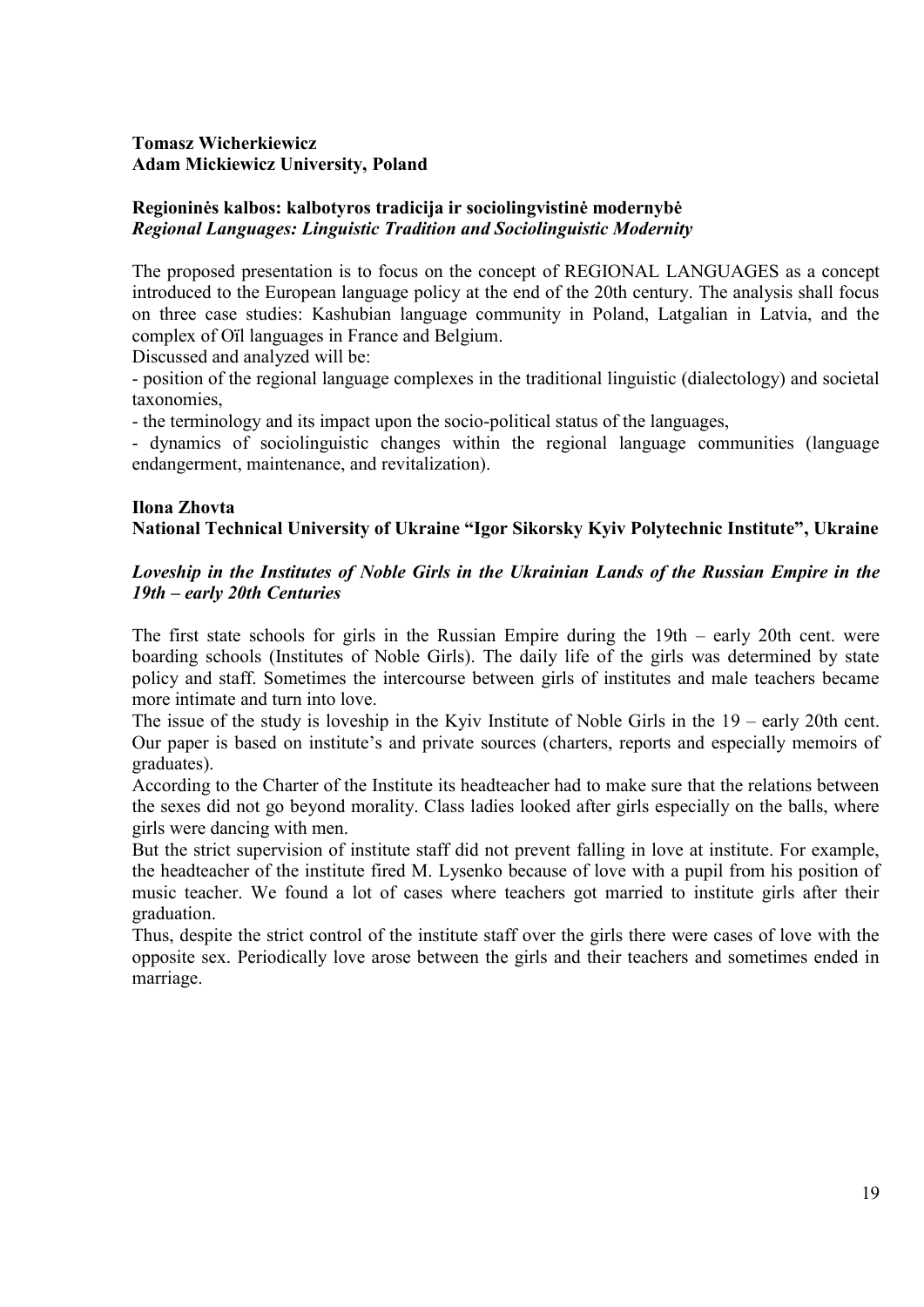# **Rūta Žarskienė Lietuvių literatūros ir tautosakos institutas, Lietuva**

## **Muzikavimo tradicijos kaita XIX a. pabaigos – XX a. pradžios žemaitiškose vestuvėse**  *Changes in the Music-making Tradition of the Samogitian Weddings at the End of the 19th–the Beginning the 20th Century*

The abolition of serfdom in the second half of the 19th century led to the formation of a wealthy class of farmers, and to changes in some customs and rituals. The richer peasants, who were usually literate, were proud of their position and their accumulated wealth; they preserved peasant traditions, but at the same time they admired the culture of the upper class and tried to emulate it. It was in the second half of the 19th century and the beginning of the 20th century that the music played on brass instruments began to resound at weddings of wealthy villagers. This was a very new phenomenon in the countryside at that time, coming from the manors, and only the wealthiest peasants could afford it. The marches, polkas and other dances played by four or five musicians were played at key moments of the week-long festivities, such as the welcoming of guests, the arrival of the bride, going to the church, etc. The appearance of the march in wedding customs is connected to brass instruments, since the origins of the march as a musical genre is undoubtedly related to the repertoire of military marching bands and wind instrument orchestras of manors. In the sources describing weddings in Samogitia (Lith. Žemaitija), brass instruments are often mentioned alongside salutes and drumming. The sounds they made were at times regarded by ethnologists as noise made to ward off evil spirits that could harm people. However, this study suggests that the firearms and their volleys, as well as the resounding trumpeting of brass instruments, took on a different meaning in the period under study - the shots symbolized the prowess and pride of the male gender, while the brass horns symbolized the wealth and honor of the family.

# **Irma Žąsytienė Klaipėdos universitetas, Lietuva**

# **Grūšlaukės Užgavėnių kitimas XX a. II p.–XXI a.** *Grūšlaukė's Shrovetide Changes in the Second Half of the 20th Century–21th Century*

The aim of the report is to seek the main, most distinctive transformations of the Shrovetide tradition in Grūšlaukė village since in the middle of 20th century till the 21st century. Based on the theoretical approach of interpretive anthropology by an anthropologist and a representative of the School of Socio-interpretive Anthropology, it is an overview, how new social phenomena affects the Grūšlaukė Shrovetide carnival and what new interpretations emerge. Since in the middle of 20th century Shrovetide in Lithuania was especially affected by various of social external factors, in some places even banned. Grūšlaukė Shrovetide is not exception, but the Shrovetide Carnival of this village stands out from other villages or towns in the country due to the freer approach to it during the Soviet era. The continuity and consistency of the tradition allows to supplement the elements of the development of the Grūšlaukė Shrovetide carnival and to extend them with current and new interpretations. What challenges Shrovetide tradition and its participants face after a global pandemic limiting universal entertainments and masses?